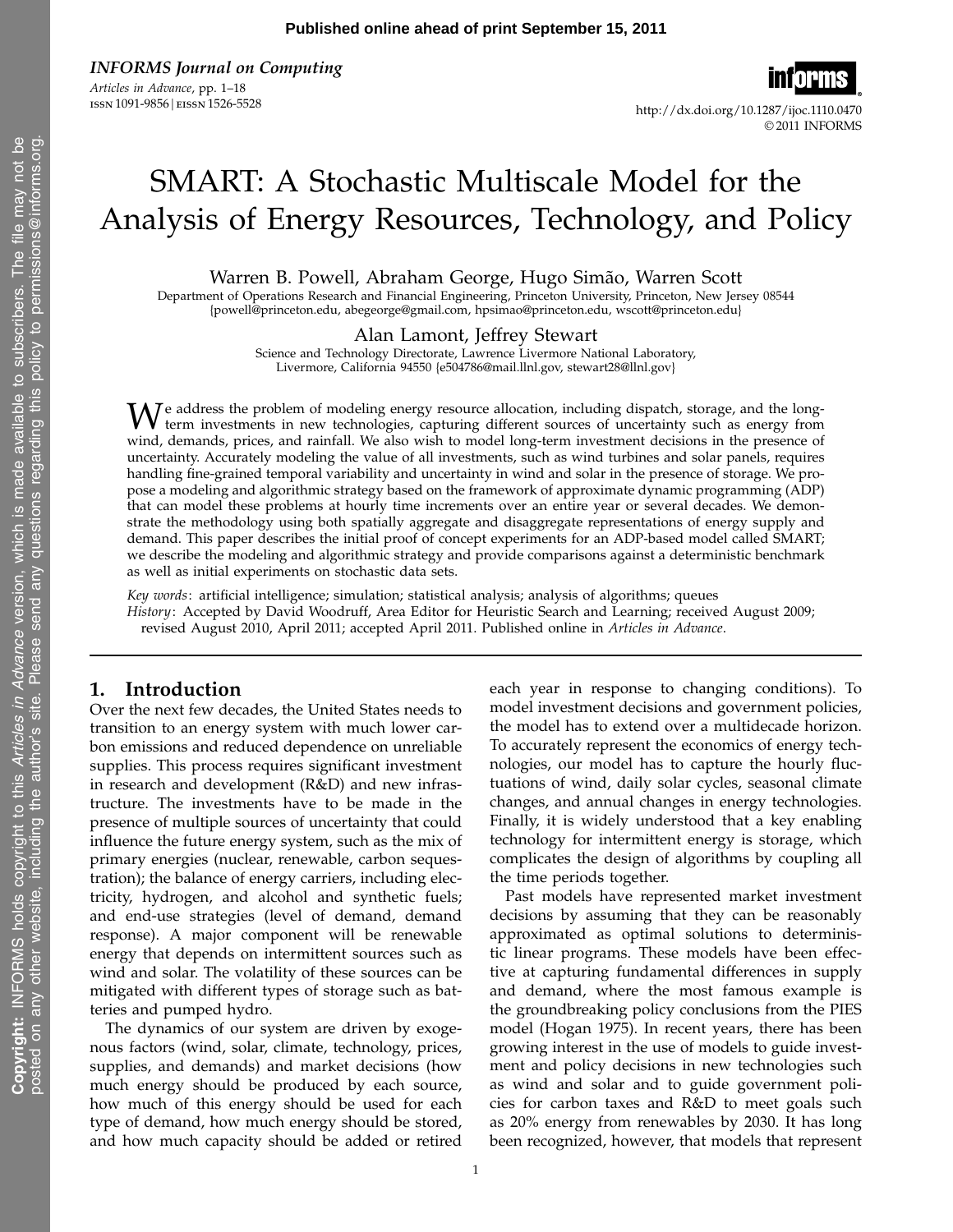intermittent sources such as wind and solar overstate their value if they use averages (wind turbines are dramatically more productive if wind blows at a constant speed). The problem with intermittent sources is that they are not dispatchable (directly controllable in real time), requiring investments in other energy technologies to make up for low periods, even if the average production is very high (see Lamont 2008 for a thorough discussion of these issues). Energy policy researchers have found that using time increments longer than an hour begin to introduce significant errors. Storage can overcome the limitations of intermittent sources, but representing storage imposes additional demands on a model.

This paper extends a deterministic energy planning model called META∗Net (see Lamont 1997, 2008), developed at Lawrence Livermore National Laboratory, which has been used in two forms: a model that captures hourly variations over a year and a model that extends for several decades in increments of one to five years. META∗Net is an aggregate model, which captures approximately 13 different sources of energy to satisfy 9 types of demand, spanning different types of electric power as well as different energy forms for industrial and residential purposes. Aggregate planning models such as these stand between simple models that analyze the economics of different types of energy generation in isolation and detailed network models used in operational planning for utilities and grid operators.

Separate from the need to handle fine-grained time scales is the need to capture different types of uncertainty. This ranges from uncertainty about wind (wind operators often have to commit to a certain level of production a day in advance) to uncertainties about policies (imposition of a carbon tax), technology (whether will we be able to sequester carbon), prices (what the price of oil will be in five years), and climate (how global warming will affect snow accumulation and rainfall). These uncertainties can affect the risks incurred in an investment, significantly reducing the appeal of technologies that look attractive if the future unfolds as expected.

Our goal is to develop a model that is stochastic (handling different sources of uncertainty) and multiscale (handling different levels of spatial and temporal granularity). We also need to incorporate storage, which has the effect of linking different time periods together. Finally, we are interested in nearoptimal policies, which we achieve using approximate dynamic programming (ADP). This dimension provides a sharp contrast with other papers that may use a stochastic model but do not account for uncertainty when making a decision. We use deterministic benchmarks to demonstrate the quality of our solutions, but

we are limited to qualitative evaluations to assess our ability to properly reflect uncertainty in our policies.

These goals represent what we feel we are able to achieve in this paper, but there are other goals to which we aspire. We are able to handle fine-grained sources of uncertainty (e.g., wind, rainfall, prices, demand), but we would like to handle coarse-grained forms of uncertainty, which include changes in tax policy or breakthroughs in technology. We can handle spatially disaggregate supply and demand patterns, but we cannot model individual power plants; this requires the introduction of integer variables that govern when a plant is in use or not.

This paper describes an early implementation of SMART (Stochastic Multiscale model for the Analysis of energy Resources, Technology, and policy). SMART uses a control-theoretic framework to step forward through time in hourly increments over a multidecade horizon, which makes modeling energy storage possible. Approximate dynamic programming is used to produce policies that properly model the flow of information when making decisions. Although designed to handle stochastic problems, SMART can be applied to deterministic problems, allowing us to compare the performance of the model to a deterministic linear programming model when such a model can be solved. We show that SMART closely matches the optimal solution from a deterministic linear program, which provides an important benchmark for our ADP algorithm. We also show that it exhibits robust behaviors when applied to a stochastic problem. To the best of our knowledge, this is the first stochastic multiscale model that scales to handle hundreds of thousands of time periods while producing solutions that closely match the results of optimal solutions for deterministic formulations.

SMART can be used for both long-term policy studies and economic analyses of portfolios of energy production and storage technologies. It can be used to simulate energy investment decisions—under the assumption that a cost-minimizing model mimics market behavior—or as a normative model to determine how to reach specific energy targets. It can be used to quantify risk and to study the impact of different energy investment strategies. It can also provide accurate estimates of the value of intermittent energy sources and the value of storage using realistic assumptions about our ability to forecast energy supply.

The rest of this paper is organized as follows. Section 2 reviews the literature for models on energy policy, and it briefly touches on the literature for energy storage and wind. Section 3 provides a sketch of our modeling and algorithmic strategy. An outline of the mathematical model is described in §4,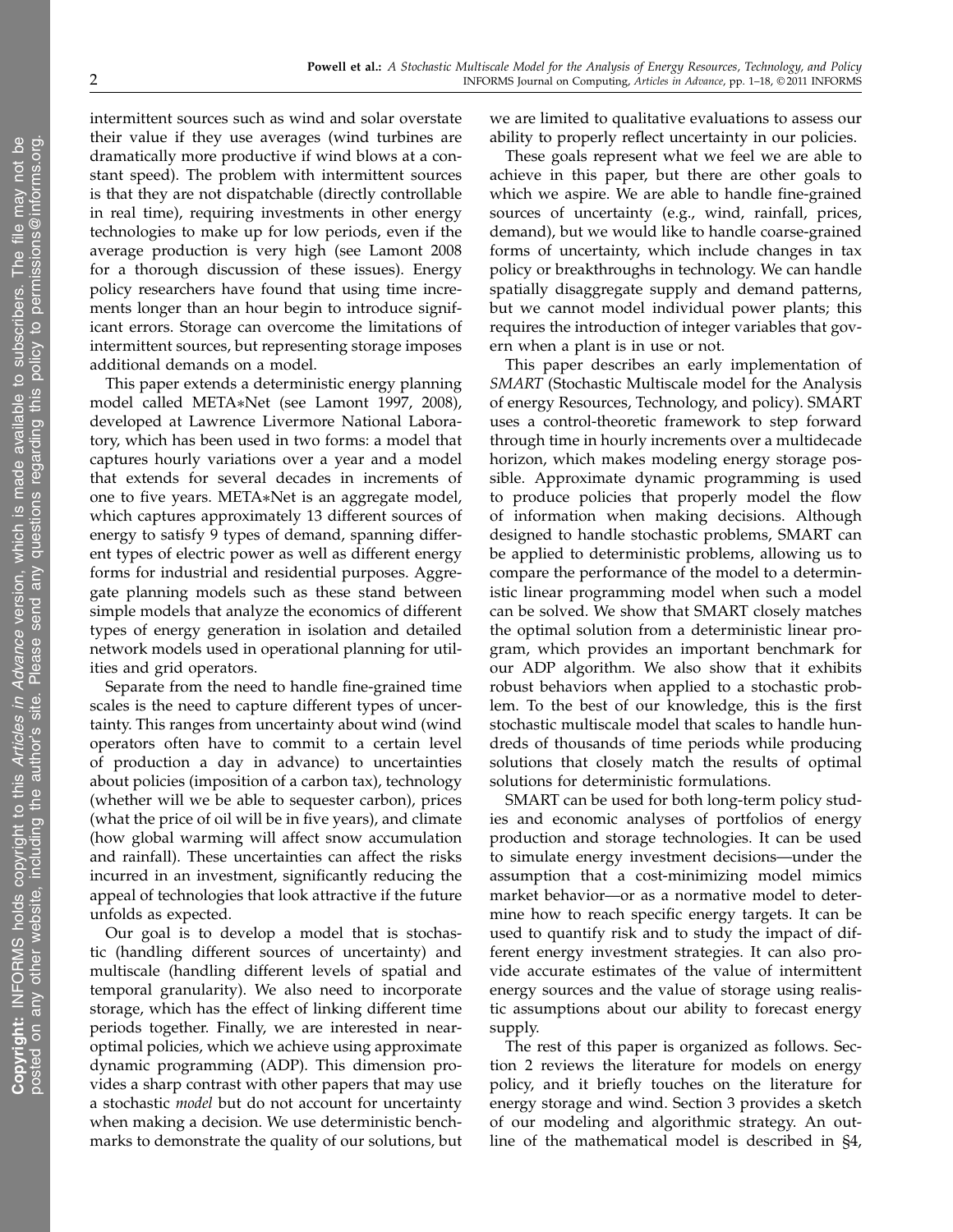but the full model is contained in the Online Supplement (available at http://joc.pubs.informs.org/ ecompanion.html), which contains a number of important equations to which the paper refers. Our model captures both the physical dynamics and the flow of information and decisions, but it does not provide a method for making decisions. Section 5 provides two optimization formulations to drive the process of making decisions: a deterministic linear programming model (which we later use as a benchmark) and a stochastic optimization model. Section 6 describes an algorithmic strategy for solving the stochastic optimization problem based on approximate dynamic programming. In §7, we describe benchmarking experiments that compare the solution obtained using approximate dynamic programming to the optimal solution produced by a linear programming algorithm using a deterministic model. Experiments on stochastic applications are also reported to demonstrate specific behaviors that we would expect from a nonanticipative decision rule. Section 8 concludes the paper.

# 2. Literature Review

There are several bodies of literature that are relevant to our research: deterministic energy investment models, stochastic optimization models in energy, models for energy storage, and studies of the value of energy from wind.

Following the original PIES model (Hogan 1975), a series of deterministic optimization models have been developed to model energy investment decisions over multidecade horizons. These include the National Energy Modeling System (NEMS) (2003) that takes as input demands and costs of various energy resources from a family of models. The MARKet ALlocation (MARKAL) model is a deterministic, optimizationbased system that integrates the supply and end-use sectors of an economy (see Fishbone and Abilock 1981, Loulou et al. 2004). MARKAL minimizes the discounted total cost of the system, which includes investment, maintenance, and operations costs of the technologies and the purchase costs of fuels, and it also accounts for revenue generated. META∗Net (see Lamont 1997, 2008) combines the techniques used in NEMS as well as in MARKAL in that it performs market equilibration in a linear programming-based model.

The early stochastic energy investment models can be divided into two categories. We refer to the first category as partially stochastic models, such as the stochastic version of MARKAL (Johnson et al. 2006) developed by the Environmental Protection Agency. In this version of MARKAL, a "stochastic wrapper" is used, wherein random parameters are sampled from probability distributions, after which a deterministic optimization problem is solved. This process is repeated a number of times, allowing the outputs to be analyzed statistically. This means that for each run on a sample realization, decisions are allowed to see events in the future. Kanudia and Loulou (1998) present a version of MARKAL that explicitly incorporates multiple scenarios and includes as many replications of the MARKAL variables as the number of scenarios considered. The optimization is done by minimizing total expected costs over all the scenarios but where the solution for each scenario is independent of the other scenarios. Again, this strategy allows a decision to see outcomes in the future for a particular scenario.

Another example of a partially stochastic model is the stochastic version of MESSAGE (Model for Energy Supply Strategy Alternatives and their General Environmental impact) from the International Institute for Applied Systems Analysis. The conventional MES-SAGE model (Messner and Strubegger 1995) uses point estimates to forecast technology parameters. The stochastic MESSAGE model (Messner et al. 1996) aims to reduce the risk of underestimating the total investment cost as a stochastic optimization problem, using a sufficiently large number of sample realizations of the investment costs.

The second category of stochastic models uses the framework of stochastic programming to handle the modeling of random information and decisions (see Wallace and Fleten 2003 for an excellent introduction to these models). Stochastic programming models use the notion of scenario trees to represent uncertain information. The challenge with this framework is that the size of a scenario tree grows exponentially with the number of time periods, requiring the use of aggregation strategies such as large time steps and small numbers of scenarios per time period. See Birge and Louveaux (1997) for an in-depth treatment of this approach, and see Høyland and Wallace (2001), Gröwe-Kuska et al. (2003), and Kaut and Wallace (2003) for research on generating scenario trees. A competing strategy uses dual information to generate cuts to approximate the impact of decisions made now on the future. This was originally introduced as the L-shaped method (Van Slyke and Wets 1969) and was later adapted (for two-stage problems) using a Monte Carlo-based framework as stochastic decomposition in Higle and Sen (1991) (see Higle and Sen 1996 for a more in-depth treatment).

One limitation of models based on stochastic programming is that the scenarios (outcomes of random information) cannot depend on the sequence of decisions. For example, if decisions lead to energy shortages, prices may spike. Stochastic programming requires that scenarios be generated in advance, and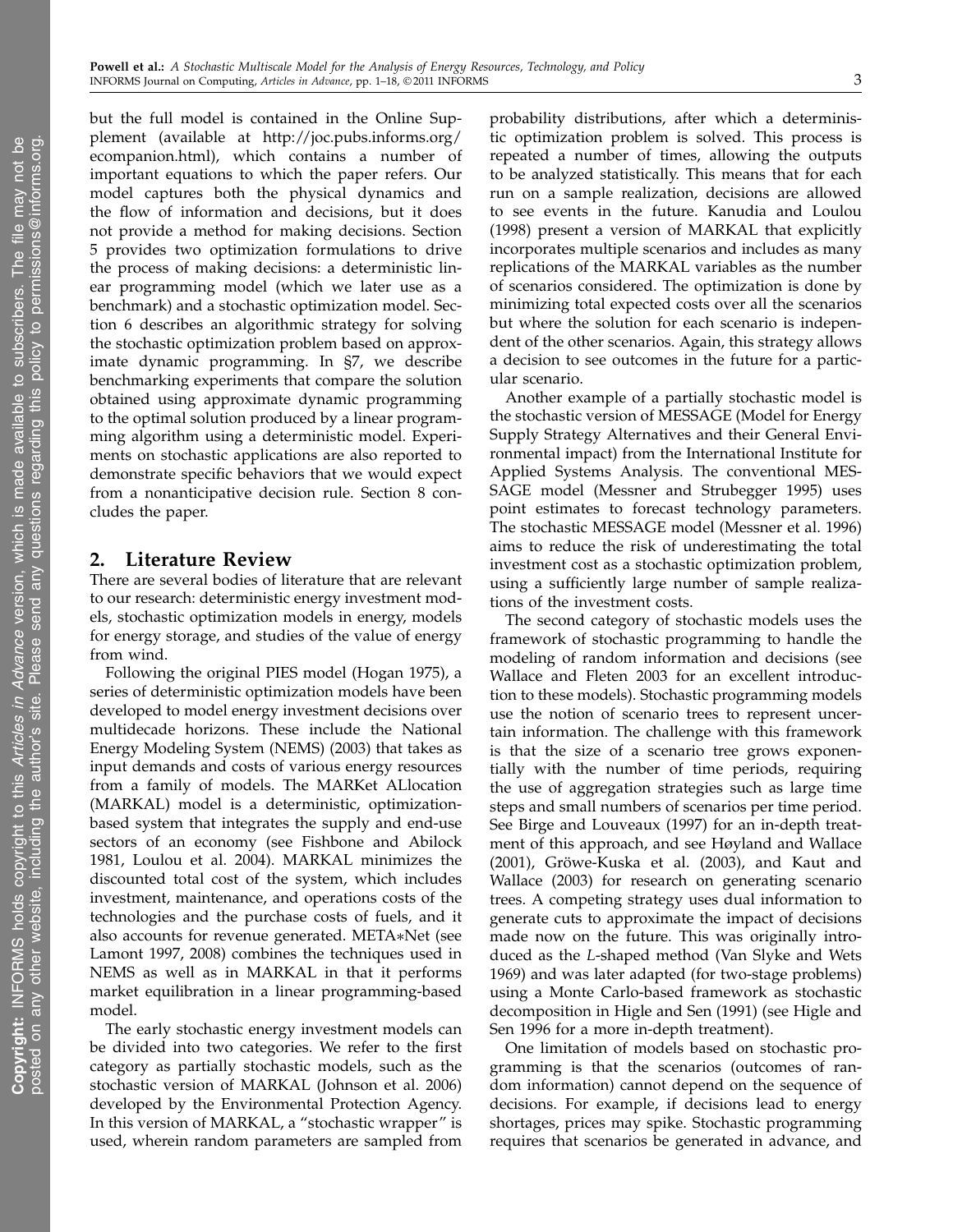this limits their ability to capture the interaction between decisions and exogenous events. However, stochastic programming is able to capture complex, history-dependent processes such as the timing of a carbon tax or breakthroughs in technology.

The last class of stochastic energy investment models can be viewed as pure simulation models. Perhaps the most visible example of this class is the Stochastic Energy Deployment Systems (SEDS) (see http://seds.nrel.gov/), which uses classical Monte Carlo simulation to step forward through time. Let  $\omega^n$ represent the sample realization of all random variables for the *n*th iteration of the model, and let  $c_{te}(\omega^n)$ be the cost of energy technology  $e \in \mathcal{E}$  in year t while following sample path  $\omega^n$ . SEDS makes additional investments, given by  $x_{te}^n$ , according to the expression

$$
x_{te}^{n} = \beta_t^D \frac{\exp - \beta^s c_{te}(\omega^n)}{\sum_{e' \in \mathcal{E}} \exp -\beta^s c_{te'}(\omega^n)},
$$
(1)

where  $\beta_t^D$  is a set of parameters that (over time) allows investments to be scaled to demand, and  $\beta^s$  is a scaling coefficient that controls the degree to which investments are directed toward lower-cost technologies. There is no attempt to formally optimize energy investments. A major goal of the model is to provide fast estimates of the effects of policy changes in a fairly transparent way. The model works in yearly (or even multiyear) increments, so there is no attempt to capture fine-grained variations in wind and solar energy or demand.

There is a separate literature on the use of storage, largely divided between the management of water reservoirs and other forms of energy storage. The literature on water reservoir management is fairly extensive (see, e.g., Foufoula-Georgiou and Kitanidis 1988, Lamond and Sobel 1995, Archibald et al. 1997, and Cervellera et al. 2005). Algorithmic research addressing the problem of optimizing flow controls under uncertainty has progressed along two lines. The first uses dynamic programming, typically resorting to some sort of numerical or approximate strategy to handle the curse of dimensionality that arises with multiple reservoirs (see Nandalal and Bogardi 2007 and the references cited there). A major breakthrough in this approach involves approximating the impact of decisions made now on the future by using cuts generated from the dual of the linear program in the next time period. Pereira and Pinto (1991) were the first to use this strategy in an energy setting under the name of stochastic dual dynamic programming, modeling a large, multireservoir hydroelectric system. A separate modeling and algorithmic strategy within the stochastic programming community uses the concept of scenario trees, where sample paths of exogenous information are generated, retaining the entire history at each node in the tree. Jacobs et al. (1995) and De Ladurantaye et al. (2007) give nice illustrations of this strategy in a hydroelectric setting. Heuristic approaches to reservoir management are described in Johnson et al. (1991) and Edmunds and Bard (1990a, b).

A separate literature has evolved around the modeling of storage devices to handle either structural or random variations between our ability to generate power and the demand for power. Brunetto and Tina (2007) use a deterministic model to solve the problem of day-ahead electricity markets, completely ignoring the high level of uncertainty that arises in this setting. Castronuovo and Lopes (2004) describe wind as a stochastic process but then represent only the variability of wind, not its uncertainty. Korpaas et al. (2004) and Paatero and Lund (2005) also use deterministic models to study storage for wind. Garcia-Gonzalez et al. (2008) and Brown et al. (2008) use the idea of stochastic wind scenarios, but allow decisions to "see" the wind in the future within a particular scenario (violating what are known as nonanticipativity conditions).

There is a body of literature that is working to understand the impact of large amounts of wind on the power grid. Sioshansi and Short (2009) use a twoday deterministic forecast of wind in a rolling horizon model to simulate decisions. Sioshansi (2010) uses a deterministic unit commitment model (requiring a deterministic forecast of wind) to study the impact of real-time pricing on the use of energy from wind. Holttinen et al. (2011) undertake a careful study of the effect of large quantities of wind (also see the summary in Holttinen et al. 2009). However, no formal mathematical models are given (this includes the doctoral dissertation on which this work is based— Holttinen 2004), and it does not appear that the study uses a policy that explicitly accounts for the uncertainty in wind. Separate from the issue of handling uncertainty is the challenge of capturing hourly variations in long-term models. A modeling strategy that avoids capturing every hour over a year (8,760 time periods) involves simulating only a sample of different time periods (capturing, for example, different times of the year and different times of the day), but such an approach makes it impossible to accurately model storage (whether it is hydro, compressed air, or batteries), which requires the ability to step forward across all time periods to calculate storage levels.

# 3. Strategy for a Stochastic Multiscale Model

The goal of our research is to develop a model that allows us to make short-term decisions about electric dispatch, energy resource allocation, and storage over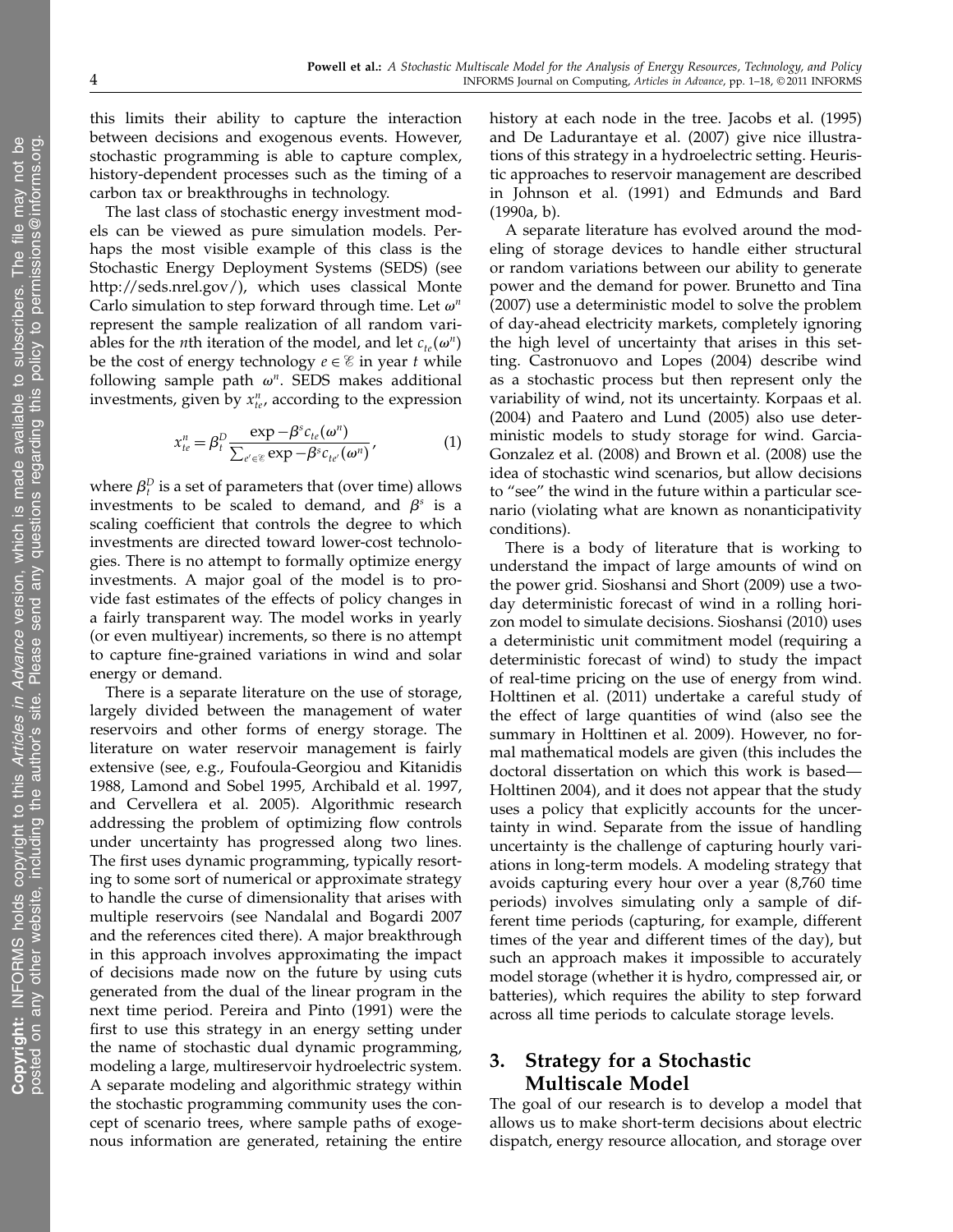the short term (one year) as well as long-term investment decisions in the presence of different sources of uncertainty. We are interested in questions such as the impact of increasing the fraction of energy generated from wind and solar and in obtaining an accurate estimate of the marginal value of wind and solar in the presence of storage. At the same time, we are not looking to address decisions such as where to locate a wind farm, or whether a particular coal or natural gas facility should be used at a particular point in time. These details are important for operational problems, such as unit commitment, or specific investments, such as additions to the grid or energy facilities at specific locations. Our model does not represent individual energy generators because the resulting model would have to include thousands of integer variables per time period. Even without these details, we face a difficult algorithmic challenge.

We anticipate running our model over two time frames. For studies demonstrating the effect of the impact of storage on the marginal value of wind and solar, it makes sense to run the model in hourly increments over a year. For studies on the impact of tax subsidies, commodity prices, and breakthroughs in technology, we will want to extend the horizon over several decades while retaining the ability to model variations in wind, solar, and demand in hourly increments. For problems where we are only interested in modeling a single year, we may be interested in a spatially disaggregate model, whereas for long-term investment decisions, a spatially aggregate model may be sufficient.

We use the modeling and algorithmic framework of approximate dynamic programming where dispatch, storage, and investment decisions at hour h in year t are represented by the vector  $x_{th}$ , which is determined by a decision function (or policy, in the language of dynamic programming)  $X^{\pi}(S_{th})$ , which depends on the system state variable  $S_{th}$ . The term  $S<sub>th</sub>$  is designed to include only the information available at time  $(t, h)$ , and as a result, decisions are not allowed to anticipate events in the future.

Our strategy involves stepping forward through time as a simulation model would, but it repeats the process while learning from each iteration. Once a year (corresponding to  $h = 0$ ), we make investment decisions for new energy capacity that will arrive in a future year. Then, for the remainder of the year, we step forward to solve hourly dispatch problems and thereby determine how much energy to produce from each source to satisfy each type of demand. Energy demands comprise residential, commercial, and industrial demands for electricity and natural gas (residential uses include cooking and heating), as well as freight transportation and aircraft demands for electricity, hydrogen, and hydrocarbon fuels. Primary

energy resources include coal, petroleum, natural gas, wind, solar, temperature gradients (geothermal, ocean, thermal), nuclear, biomass, and tides. These undergo conversion processes in plants to generate electricity, hydrocarbon fuels, or hydrogen, each of which is then channeled to the appropriate sources of demand. Whereas most of the conversion plants that handle carbon-based energy sources release  $CO<sub>2</sub>$ to the atmosphere, some technologies are able to sequester  $\mathrm{CO}_2$ . The dispatch problem also includes decisions of how much to store and how much to convert to different types of energy (for example, natural gas can be used to generate electricity, which in turn can be used to convert biomass to fuel or to compress hydrogen).

We demonstrate SMART using two networks. The first is a spatially aggregate model, a portion of which is illustrated in Figure 1, that represents 13 different types of energy supplies and 9 types of energy demand. If there is a shortage of energy supplied from these resources, there also exists the option of importing electricity. Each node in the network represents an aggregated version of a facility in a typical energy network. Resource nodes provide the supply of raw resources (such as coal, natural gas, wind, solar, biomass, and nuclear) at a certain cost. Conversion nodes take as inputs the raw resource and some type of power needed to generate more power in some form such as electricity, natural gas, and transportation fuel. The flows out of each of these nodes are constrained by the capacity available at that node, which is controlled by investment decisions. Demand nodes capture the demand for one of the various types of power. Market nodes accumulate energy from different sources to be distributed to the various types of demand (these can be sectors or locations). The network also captures interactions such as the need to produce more electricity if it is needed to produce hydrogen or ethanol. We may also add other nodes in this illustration to capture costs involved in the transportation of the energy resource (for example, from the source to the conversion plant) and the distribution of the final output (for example, electricity through transmission lines).

The second network model, used in a study of intermittent energy by Tagher (2010), captures the generation of electricity from coal, nuclear, natural gas, and wind from each of the 48 contiguous states to satisfy different demand sectors in each of those states plus the District of Columbia. Unlike our aggregate network model, this model only considers electricity. The model did not have an explicit representation of the grid, but state-to-state distances were used to compute transportation costs and transmission losses, using individual links for state-to-state transmission. This representation of power flows, which captures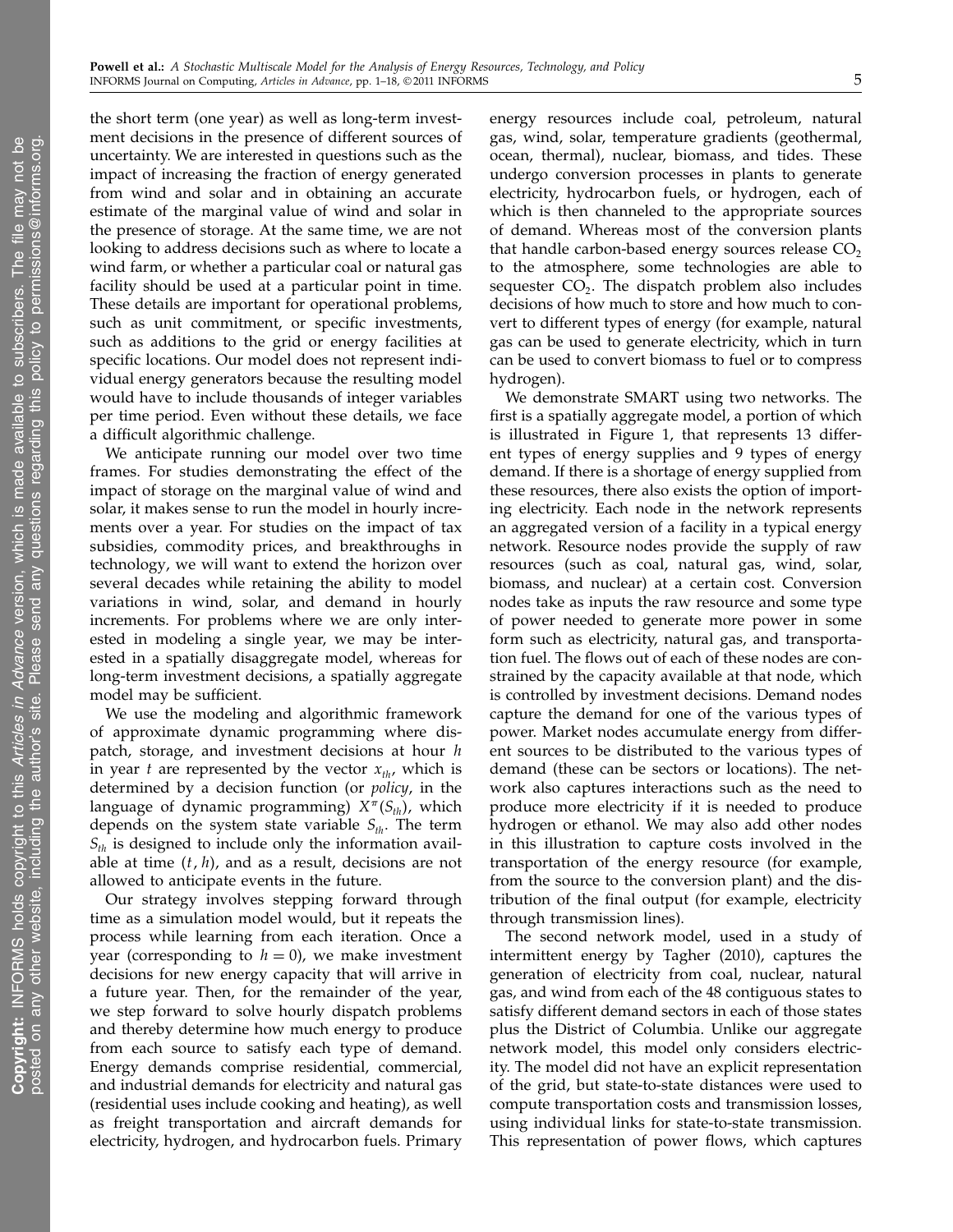

Figure 1 Illustration of the Energy Distribution Network

point-to-point movements without explicitly modeling the grid, is a common approximation made in policy studies. The linear program for a single time period had approximately 40,000 rows and columns.

We do not model individual energy generators nor do we model the grid itself. This level of detail is required for operational models and for certain types of regional planning models that require the identification of bottlenecks in the grid. Including this detail in a model that spans 20 years in hourly increments is a goal of the energy modeling community, but we are not ready to claim that we can handle a model with this granularity. We include transmission losses at an aggregate level, and we can model limits on interregional flows (as the CAISO model does). The model can be used to compare the economics of wind versus shale gas, coal, and nuclear under different taxation policies and targets for renewables.

Our modeling and algorithmic strategy involves simulating our way through the time periods, solving small optimization problems to handle dispatch and storage decisions (each hour) and investment decisions (each year). As we step forward through time, we use Monte Carlo simulation to sample realizations from any random variables. Our challenge is designing a decision function  $X^{\pi}(S_{th})$  that produces economically rational decisions without violating restrictions on the availability of information.

We begin by providing an outline of the model of the problem in §4 (the complete model is given in §A.1 of the Online Supplement), followed by both deterministic and stochastic optimization formulations in §5. The mathematical model covers both the aggregate and disaggregate networks.

# 4. Outline of the Energy Model

We let  $t \in \mathcal{T}$  index years, and we let  $0 \leq h < 8,760$ index the hours within a year. Our model consists of the following five fundamental components:

> $S_{th}$  = The state of the system at time  $(t, h).$  $x_{th}$  = The vector of decisions at time  $(t, h).$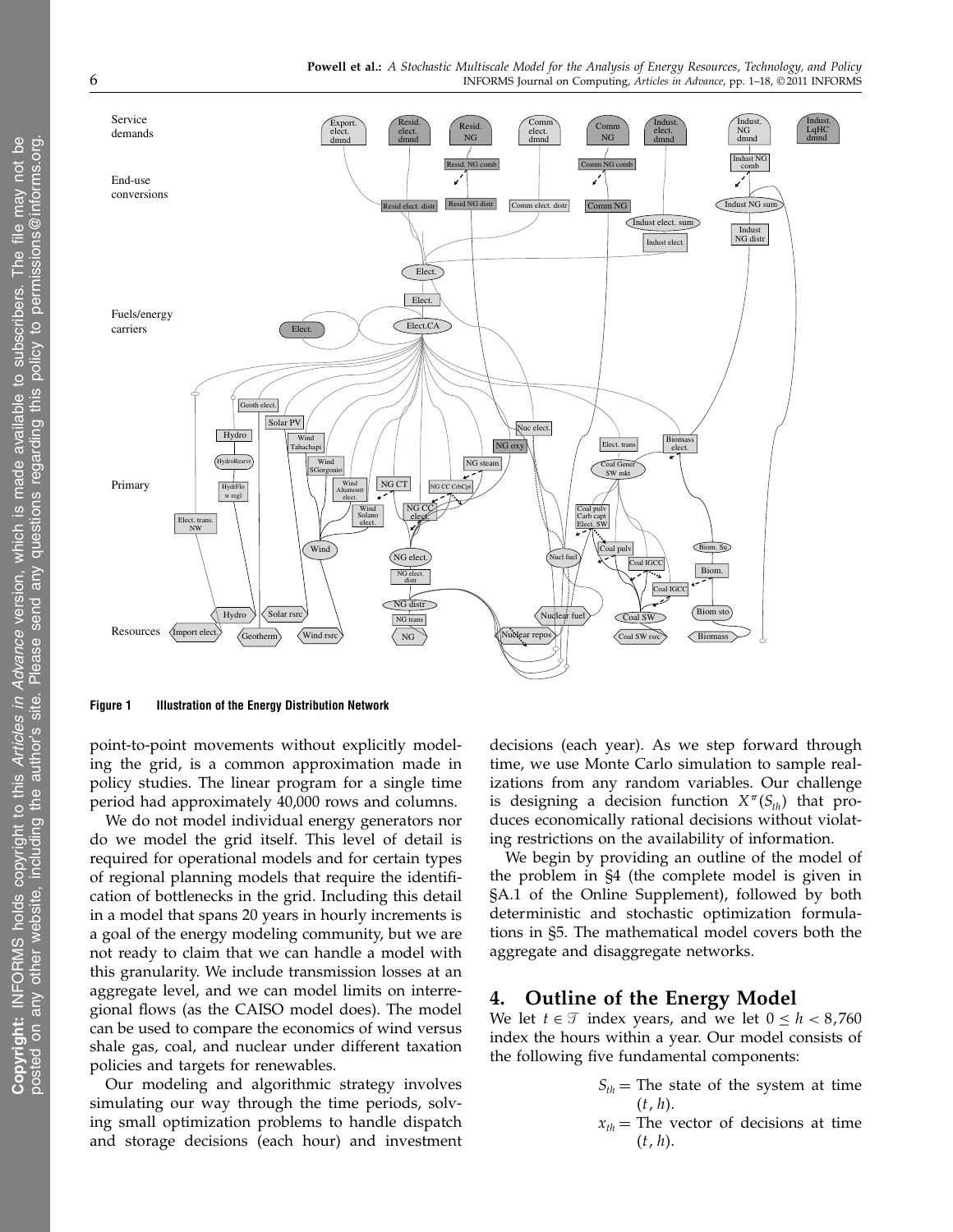- $W_{th}$  = The vector of random variables representing all the new information that just became available in the hour prior to  $(t, h)$ .
- $S^M(S_{th}, x_{th}, W_{t, h+1}) =$  The transition function (or system model) that governs the evolution from state  $S_{th}$  to  $S_{t, h+1}$ (or from  $S_{t,H}$  to  $S_{t+1,0}$ ), given decision  $x_{th}$  and new information  $W_{t, h+1}$ .
	- $C_{th}$  = The contribution function capturing rewards earned during the hour preceding  $(t, h)$ .

The state variable consists of the current status of our energy investments  $R_{th}$ , energy held in different forms of storage  $y_{th}$ , energy demands  $D_{th}$ , rainfall levels  $p_{th}$ , and a generic "state-of-the-world" vector  $p_{th}$ that captures information about technology, climate, government policy, and the availability of intermittent energy such as wind and solar.

We let the attributes of energy resources or storage be represented by the vector  $a$ . In our aggregate model, a would represent the type of technology, its location, and age. For the disaggregate model, we add the attribute "state" to capture geography. We let  $\mathcal A$ be the set of all possible attribute vectors, and we let  $\mathcal{A}^{\text{Conv}}$  and  $\mathcal{A}^{\text{Stor}}$  represent the sets of attribute vectors that correspond to conversion and storage resources, respectively. We let  $R_{tha}$  be the level of investment in a technology with attribute  $a \in \mathcal{A}$  (for example, this could be the megawatt-hours of generating capacity of a wind farm), and we let  $R_{th} = (R_{tha})_{a \in \mathcal{A}}$  be the vector of energy investments. The vector  $y_{th} = (y_{tha})_{a \in \mathcal{A}^{\text{Stor}}}$ captures the amount of energy in each type of storage (note that our numerical work includes only hydrostorage). It is easy to see that the disaggregate model, with the inclusion of a single spatial attribute, dramatically increases the dimensionality of the vector  $R_{th}$ .

The decision variable  $x_{th}$  consists of the vector of investments in energy conversion capacity  $x_{th}^{cap}$  and dispatch decisions  $x_{th}^{\text{disp}}$ . We assume that we make decisions on energy investments only once a year at hour  $h = 0$ , which means we are only interested in  $x_{t0}^{\text{cap}}$  $t_{th}^{\text{cap}}$ , with  $x_{th}^{\text{cap}} = 0$  for  $h > 0$ . Energy dispatch decisions govern the flow of energy from each source node (e.g., a coal mine or a source of natural gas), through conversion nodes (coal, nuclear, and oil plants), through various transmission and storage nodes, and finally to demand nodes. A portion of the aggregate network is shown in Figure 1. This is the network at a point in time (a particular hour). These networks are linked over time solely through the deposits to and withdrawals from storage devices. We let a be the attributes of a node in the dispatch network, which would represent moving energy over a link in the network. We let  $x_{th, \text{aa'}}$  be the amount of energy moved

from node *a* to node *a'*. We let  $\theta_{aa'}$  capture transmission and storage losses when moving from  $a$  to  $a'$ ;  $\theta$ can also handle changes in units (e.g., from barrels of oil to megawatt-hours of energy).

Our decisions are governed by physical constraints. For example, there are conservation of flow constraints in the dispatch network as well as upper bounds on the amount of energy that can be stored in a particular device or location at a point in time. The flow conservation constraints are given by

$$
\sum_{a' \in \overline{\mathcal{A}}(a)} \theta_{a'a} x_{th, a'a}^{\text{disp}} - \sum_{a'' \in \overline{\mathcal{A}}(a)} x_{th, a a''}^{\text{disp}} = 0
$$

for nonstorage locations,  $(2)$ 

$$
+ \sum_{a' \in \overline{\mathcal{A}}(a)} \theta_{a'a} x_{th, a'a}^{\text{disp}} - \sum_{a'' \in \overline{\mathcal{A}}(a)} x_{th, a a''}^{\text{disp}} \ge 0
$$

for storage locations.  $(3)$ 

We let  $\mathcal{X}_{th}$  be the feasible region at time  $(t, h)$ , and we require that  $x_{th} \in \mathcal{X}_{th}$ .

 $y_{\rm tha}$ 

Once we have made a decision, the system then evolves over time, with new information arriving that also changes the state of the system. We view new information as a random variable that represents some sort of exogenous change to one of our state variables. Thus,  $\hat{R}_{th}$  can be exogenous changes to our energy investments (e.g., Hurricane Katrina taking drilling rigs out of commission),  $\hat{D}_{th}$  can be random changes in demand for different types of electricity,  $\hat{p}_{th}$ can be the random change in the amount of rainfall, and  $\hat{\rho}_{th}$  can be a change in technology, climate, or policy (e.g., the government just imposed a carbon tax). These changes may take place on hourly time scales but will often occur on longer time scales (we model technology as changing only once per year). We let  $W_{th}$  capture the vector of all these sources of random information that occurred in the hour preceding  $(t, h)$ .

We later need some notation for describing a set of sample realizations. Let  $\Omega$  be the set of all possible realizations of the sequence  $(W_{11},...,W_{1H})$  $W_{21}, \ldots, W_{2H}, \ldots, W_{TH}$ , where T is the number of years and H is the number of time periods in a year. We let  $W_{th}(\omega)$  be a sample realization of the random variables in  $W_{th}$  when we are following sample path  $\omega$ . If we are following sample path  $\omega^n$  for iteration  $n$ , we will index variables such as the state variable using  $S_{th}^n$  to represent the actual state at time  $(t, h)$ while following sample path  $\omega^n$ .

All of the physics of the problem are captured by the transition function (also known as the system model, plant model, or model) using

$$
S_{t, h+1} = S^{M}(S_{th}, x_{th}, W_{t, h+1}), \quad h = 0, 1, ..., H - 1,
$$
  

$$
S_{t+1, 0} = S^{M}(S_{tH}, x_{tH}, W_{t+1, 0}).
$$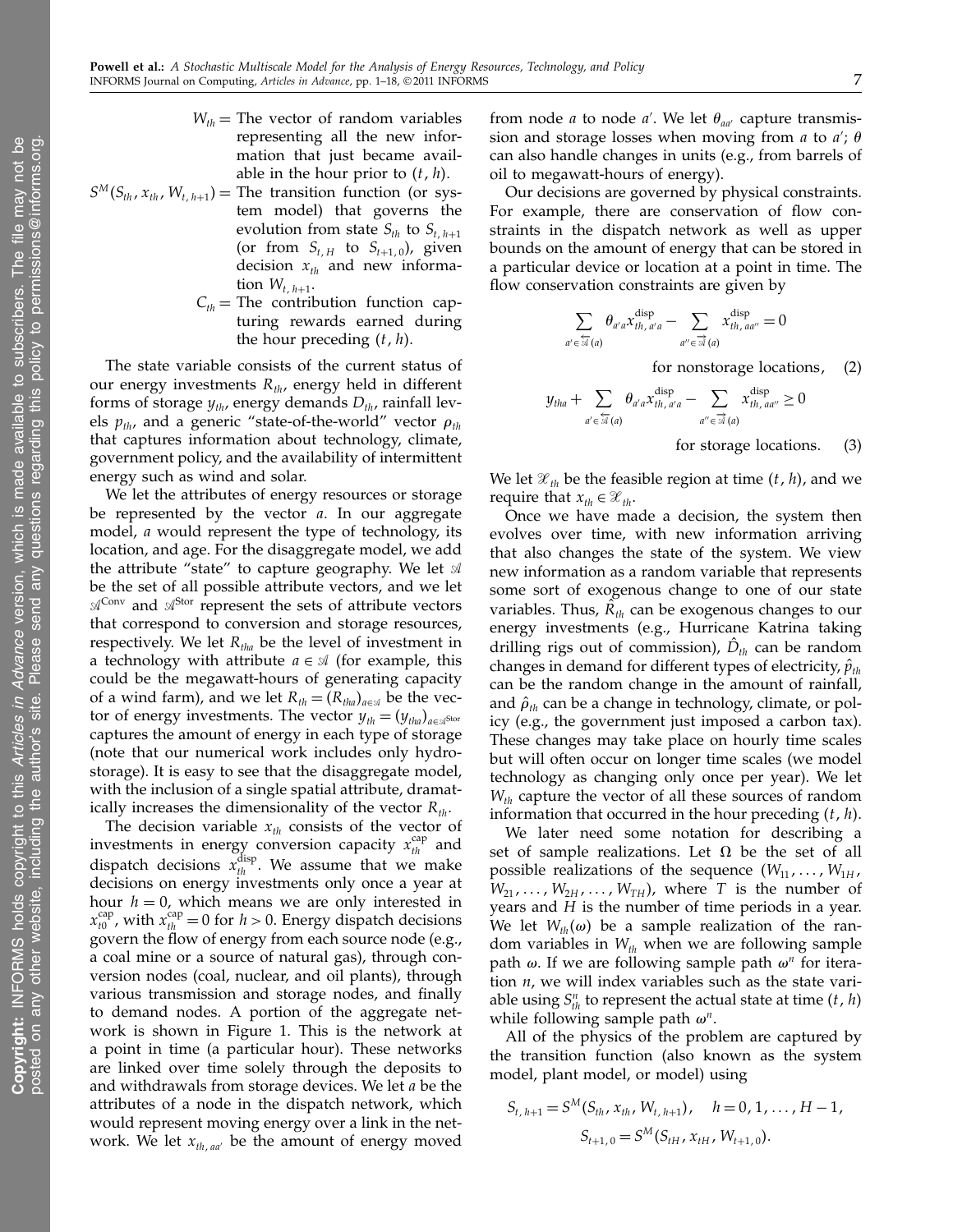posted on an

y other

For example, changes in  $R_{th}$  and  $\rho_{th}$  would be written as

$$
R_{t, h+1} = R_{th} + x_{th}^{cap} + \hat{R}_{t, h+1},
$$
\n(4)

$$
\rho_{t, h+1} = \rho_{th} + \hat{\rho}_{t, h+1}.
$$
\n(5)

Our model assumes that capacity investment decisions made at the beginning of one year arrive at the beginning of the next year. In practice, an investment may take several years before it comes online. Even assuming a one-year delay requires that we make these decisions under uncertainty. If we wish to capture multiyear delays, we have an instance of a lagged asset acquisition problem. This issue has been addressed in an ADP setting in Godfrey and Powell (2002b), Topaloglu and Powell (2006), and Nascimento and Powell (2009).

We note that it is possible to capture the dependence of exogenous information on the state of the system. For example, if we overinvest in ethanol capacity or wind turbines, we would expect that prices might drop. We did not explicitly do this in our numerical work, but the extension is a minor one. We may also have processes (e.g., prices, wind, demand) with autocorrelation. When this happens, we have to capture at least some of the history of these processes in the state variable. It is easy to incorporate these issues in the transition functions above, but it can complicate the challenge of designing good policies.

We measure our performance by adding up costs over time. Total capacity acquisition costs, dispatch costs, fuel costs, and operating costs are given by

 $C_{th}^{cap}(S_{th}, x_{th}^{cap})$  = The incremental capital costs in hour  $h$  of year  $t$ , and

 $C_{th}^{\text{disp}}(S_{th}, x_{th}^{\text{disp}})$  = The total costs resulting from the dispatch of energy in hour h of year t.

We may express the total cost function in hour  $h$  of year t using

$$
C_{th}(S_{th}, x_{th}) = C_{th}^{cap}(S_{th}, x_{th}^{cap}) + C_{th}^{disp}(S_{th}, x_{th}^{disp}).
$$

We have not addressed the problem of how to make decisions. In the next section, we present two models, a deterministic linear programming model and a stochastic model, that lead to different methods for making a decision.

# 5. Optimization Formulations

Our modeling framework left unanswered the mechanism for actually making decisions. Section 5.1 describes a deterministic linear programming formulation that can be solved by using commercial packages. Section 5.2 provides a stochastic optimization formulation for which exact solution algorithms are not available. The remainder of this paper then focuses on designing an approximation strategy to solve the stochastic optimization model.

5.1. A Deterministic Linear Programming Model If we assume that all the exogenous information is deterministic (and known in advance), we can formulate the decision problem as a single (albeit very large) linear program. The objective function is given by

$$
\min_{x} \sum_{t \in \mathcal{T}} \sum_{h \in \mathcal{H}} C_{th}(S_{th}, x_{th}).
$$

This has to be solved subject to two sets of constraints. The first set governs decisions made at a point in time, which is given by Equations (14)–(19) in §A.1 of the Online Supplement. The second set of equations are the transition equations that link activities over time (basically the transition function), which are captured by Equations (20)–(24) in §A.1 of the Online Supplement. It is significant that the linear programming model views all these constraints together over all points in time. This is why a linear programming model (even with deterministic formulations) quickly becomes too large to solve. For example, a 20-year, spatially aggregate model with hourly dispatch decisions produced a constraint matrix with more than 34 million rows and 30 million columns.

## 5.2. A Stochastic Optimization Model

The linear programming model suffers from two important limitations. First, it is unable to handle longer planning horizons while retaining the ability to model intermittent supply and demand on an hourly level (along with storage). Second, it cannot handle the different forms of uncertainty that arise in energy policy analysis. For this reason, we pose the problem of controlling the stochastic version of the problem in terms of finding a policy (or decision function) to make decisions about dispatch, storage, and investments over time. We represent the decision function using

 $X_{th}^{\pi}(S_{th}) = A$  function that returns a decision  $x_{th} \in \mathcal{X}_{th}$ , given the state  $S_{th}$  under the policy  $\pi \in \Pi$ .

The set  $\Pi$  refers to the set of potential decision functions, or policies, whose meaning becomes clearer below. At this point, we refer abstractly to the space of all possible decision functions.

The problem being stochastic, our goal is to find the optimal policy from among the set  $\Pi$  of policies by solving

$$
\min_{\pi \in \Pi} \mathbb{E}\left\{\sum_{t \in \mathcal{F}}\sum_{h \in \mathcal{H}} C_{th}(S_{th}, X_{th}^{\pi}(S_{th}))\right\},\tag{6}
$$

where  $S_{t, h+1} = S^{M}(S_{th}, x_{th}, W_{t, h+1})$  (for  $h = 0, ..., H-1$ ) and  $S_{t+1,0} = S^M(S_{tH}, x_{tH}, W_{t+1,0})$ . The challenge, of course, is designing the policy  $X_{th}^{\pi}(S_{th})$ .

We note that by construction of our decision function (in particular, its dependence on the state variable), it is not allowed to depend on events in the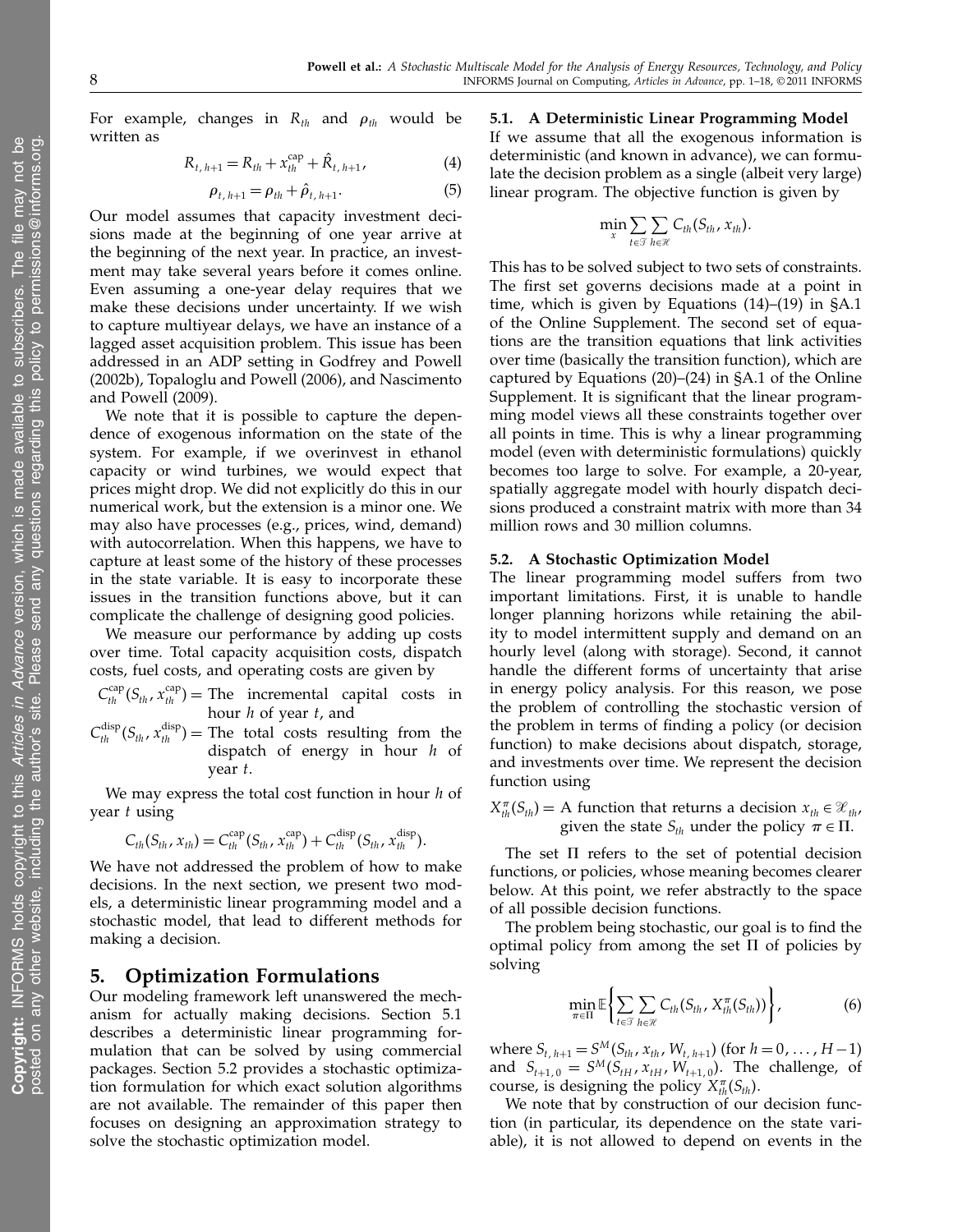posted on an

y other

future. This seemingly essential property is violated by the stochastic models that are allowed to make a decision as a function of a "scenario" that might specify, for example, the entire sample path of prices or energy from wind.

# 6. Algorithmic Strategy

There are a number of strategies that have been used to solve stochastic optimization problems as stated in Equation (6). These include various types of myopic policies (such as the logit investment rule in SEDS); rolling horizon policies (which use a point forecast of the future to make decisions now); simulation optimization, where we optimize the parameters of a myopic policy (Swisher et al. 2000); stochastic programming (Higle and Sen 1996, Birge and Louveaux 1997, Wallace and Fleten 2003); and dynamic programming. We adopt the framework of dynamic programming in §6.1, which introduces a number of computational hurdles. These are addressed in §6.2 using approximate dynamic programming.

## 6.1. Dynamic Programming Formulation

Our strategy to solve the energy model involves formulating the model as a dynamic program, solving decision problems for each hour  $h \in \mathcal{H}$  in each year *t* ∈  $\mathcal{T}$ . We first define the value  $V_{th}(S_{th})$  of a state  $S_{th}$  as the sum of the contributions that we expect to make, starting in state  $S_{th}$ , if we act optimally (make optimal decisions) until the end of the time horizon. Bellman's equation enables us to recursively compute the optimal value functions associated with each state,

$$
V_{th}(S_{th}) = \max_{x_{th} \in \mathcal{X}_{th}^{disp,n}} \left( -C_{th}(S_{th}, x_{th}) + \mathbb{E}(V_{t, h+1}(S_{t, h+1})) \mid S_{th} \right), \tag{7}
$$

where  $S_{t, h+1} = S^M(S_{th}, x_{th}, W_{t, h+1}).$ 

As pointed out earlier, for a given year  $t$ , we assume that capacity additions are made only at the beginning  $(h = 0)$  of the year with new capacity arriving in some future year; the capacity resource state remains unchanged during the remaining hours. The value function  $V_{th}(S_{th})$  in Equation (7) captures the information about the future state of the system while solving the problem for the current time, including the value of water left behind in the reservoir after the decisions in the current time period are implemented.

In the remainder of the paper, we consider only a single form of storage—namely, the reservoir that stores water collected from precipitation. This means that the set  $\mathcal{A}^{Stor}$  consists of a single aggregate reservoir, but it is straightforward to adapt our model to multiple reservoirs, as well as multiple types of storage. The water from the reservoir may be used to satisfy the energy demands now or stored to be used to satisfy demands later in time. Hydro energy is typically among the cheaper types of energy and tends to be used before more expensive energy types (such as coal or nuclear) if we do not provide for storage. Ideally, our model of reservoir management should mimic real-life behavior where water would be allowed to collect and be stored in the reservoir during periods of heavy precipitation to be used later during dry periods.

Solving the dynamic program in Equation (7) is generally hard even for problems with small state spaces. The traditional dynamic programming approach for solving Equation (7) suffers from three curses of dimensionality arising from the state space ( $\{S_{th}\}_{h \in \mathcal{H}, t \in \mathcal{T}}$ ), the exogenous information  $(\{W_{th}\}_{h\in\mathcal{X},\,t\in\mathcal{T}})$ , and the action space  $(\{\mathcal{X}_{th}^{\text{disp}}\}_{h\in\mathcal{X},\,t\in\mathcal{T}})$  (see Powell 2007, Chapter 5). We now describe the techniques we use to overcome these.

We first define the postdecision state variable,  $S_{th}^{x}$  =  $S^{M,\,x}(S_{th},\,x_{th})$ . The postdecision state for hour h is the state of the system immediately after making the decisions at hour  $h$  but before the occurrence of the random events  $(W_{t, h+1})$  between hours  $h$  and  $h+1$ . In our analysis, we focus on two important components of the state variable, namely, the capacity resource state  $R_{th}$  and the reservoir level  $y_{th}$ . The postdecision transitions of these components can be written as

$$
R_{tha}^{x} = R_{tha} + x_{tha}^{cap}, \quad a \in \mathcal{A}^{Conv},
$$
  

$$
y_{tha}^{x} = y_{tha} + \sum_{a' \in \mathcal{A}(a)} \theta_{a'a} x_{th, a'a}^{disp}, \quad a \in \mathcal{A}^{Stor}.
$$

We then construct the value function around the postdecision state  $S_{th}^x = (R_{th}^x, y_{th}^x)$  using

$$
V_{th}^{x}(S_{th}^{x}) = \mathbb{E}[V_{t, h+1}(S_{t, h+1}) | S_{th}^{x}]. \tag{8}
$$

This allows us to avoid having to compute an expectation within the optimization formulation of Equation (7). The modified dynamic program can be written as

$$
V_{th}(S_{th}) = \max_{x_{th} \in \mathcal{X}_{th}^{\text{disp}}} (-C(S_{th}, x_{th}) + V_{th}^{x}(S_{th}^{x})).
$$

This leaves the problem of computing  $V_{th}^x(S_{th}^x)$ . For this, we turn to the techniques of approximate dynamic programming. It is important to realize that our strategy represents a significant departure from classical modeling and algorithmic strategies used in the approximate dynamic programming literature (notably Bertsekas and Tsitsiklis 1996 and Sutton and Barto 1998), which approximate the value function around the predecision state. This strategy still leaves us with the challenge of computing or approximating the expectation. We avoid this by directly approximating the value function around the postdecision state.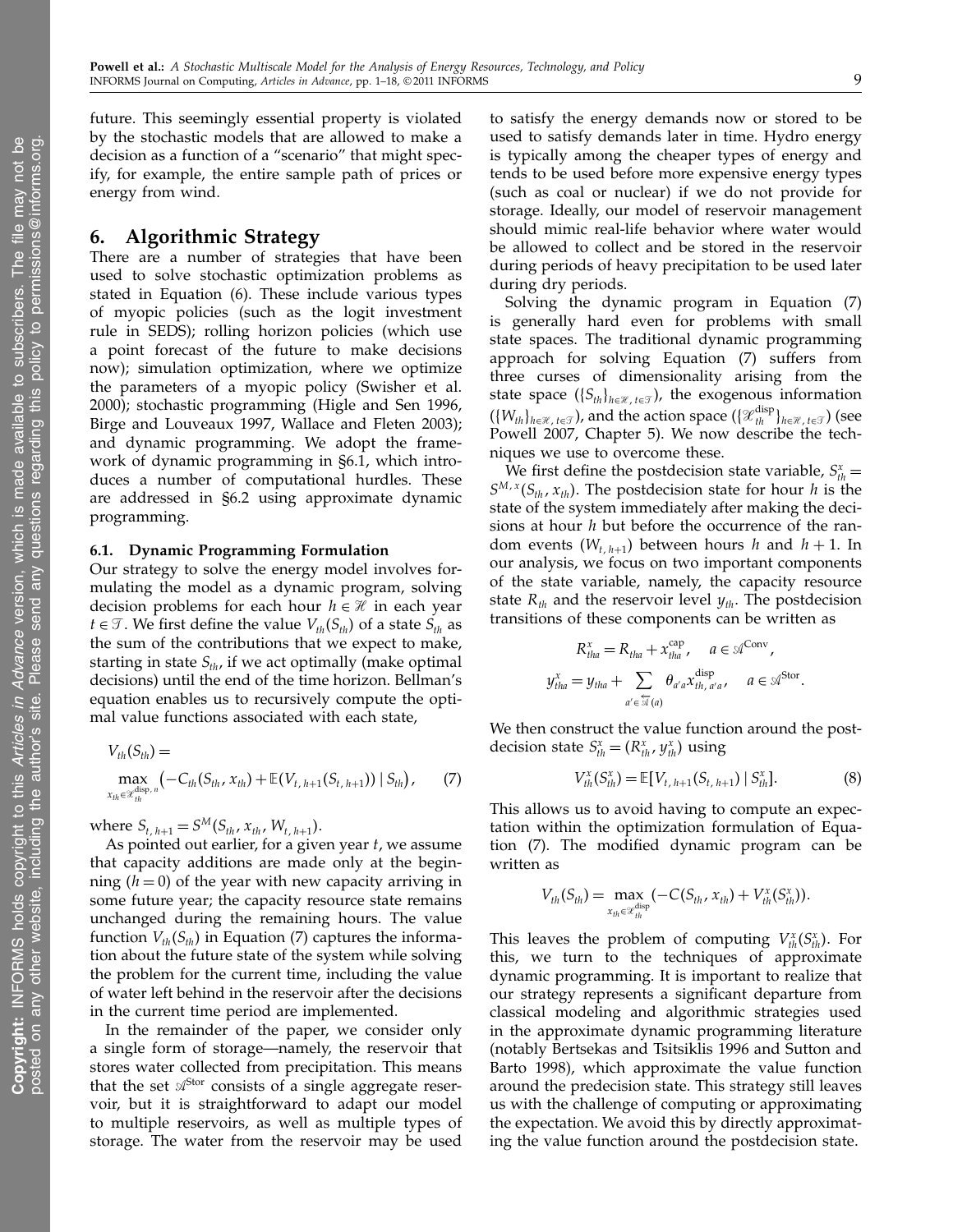## 6.2. An Approximate Dynamic Programming Algorithm

Our solution strategy involves choosing an appropriate functional form for the value functions. Our idea is very similar to that used in Pereira and Pinto (1991) for water reservoir management, with the significant difference that we are using separable, piecewise linear approximations of the value of resources in the future, where resources can be the amount of energy in storage as well as energy investments. This contrasts with the use in Pereira and Pinto (1991) of multidimensional cuts based on Benders decomposition, which carries with it provable convergence properties (examples of convergence proofs are given in Higle and Sen 1991 and Ruszczyński 1993). We have compared both of these strategies and found that the separable approximations produced much faster convergence than approximations based on Benders cuts (see Powell et al. 2004 for an analysis in the context of two-stage problems) and very accurate solutions for complex multistage problems that arise in transportation (see Powell and Topaloglu 2003, Topaloglu and Powell 2006). However, both strategies use the same basic idea of forming piecewise linear approximations based on dual information.

Starting with initial value function approximations, we step forward in time, solving the decision problem at each time using the value function approximation of the future states. We repeat this procedure over several iterations, updating the value function approximations after each iteration. This iterative updating enables us to form an approximation of the expectation in Equation (8) (actually, we only need to approximate the slopes). Although this algorithmic strategy is not generally optimal, there are convergence proofs for special versions of the problem (discussed in §6.4 below), and in §7 we benchmark against the linear programming formulation for a deterministic version of the problem that demonstrates very good agreement.

Using some policy  $\pi$ , we may write the objective function for time  $t$  as follows:

$$
F_{th}^{\pi}(S_{th}) = -C_{th}(S_{th}, X_{th}^{\pi}) - \sum_{h' > h} C_{th'}(S_{th'}, X_{th'}^{\pi})
$$
  

$$
- \sum_{t' > t} \sum_{h \in \mathcal{H}} C_{t'h}(S_{t'h}, X_{t'h}^{\pi})
$$
  

$$
= -C_{th}(S_{th}, X_{th}^{\pi}) + V_{th}^{x}(S_{th}^{x}), \qquad (9)
$$

where

$$
V_{th}^{x}(S_{th}^{x}) = -\sum_{h' > h} C_{th'}(S_{th'}, X_{th'}^{\pi}) - \sum_{t' > t} \sum_{h \in \mathcal{H}} C_{t'h}(S_{t'h}, X_{t'h}^{\pi})
$$

is the same as the postdecision value function in Equation (8). Because this function is unknown, we use an approximation that we denote as  $\bar{V}_{th}^{x}(S_{th}^{x})$ . We

now introduce the approximation that the value function is separable in the postdecision capacity resource state  $R_{th}^x$  and reservoir level  $y_{th}^x$ . We express this approximation as the sum of components denoting the value of the capacity resource state and the value of water remaining in the reservoir:

$$
\begin{split} \bar{V}_{th}^{x}(S_{th}^{x}) &= \bar{V}_{th}^{\text{cap}}(R_{th}^{x}) + \bar{V}_{th}^{\text{hydro}}(y_{th}^{x}) \\ &= \sum_{a \in \mathcal{A}^{\text{Conv}}} \bar{V}_{tha}^{\text{cap}}(R_{tha}^{x}) + \bar{V}_{th}^{\text{hydro}}(y_{th}^{x}). \end{split}
$$

It is easy to show that  $V(S)$  is concave in R and *y*, and we approximate  $V(R)$  and  $V(y)$  using separable, piecewise linear functions (using a very fine discretization, because the quantities are continuous). It is important to recognize that we are only concerned with the derivative of  $\bar{V}_{th}^x(S_{th}^x)$  rather than the actual value.

The hourly dispatch problem involves solving the optimization problem

$$
x_{th}^{\text{disp}, n} = \underset{x_{th} \in \mathcal{X}_{th}^{\text{disp}, n}}{\arg \max} (-C_{th}^{\text{disp}}(S_{th}^{n}, x_{th}) + \bar{V}_{th}^{\text{hydro}}(y_{th}^{x})), \quad (10)
$$

where  $S_{th}^{n}$  is the specific state that we are in at hour  $h$ and year *t*, while following sample path  $\omega^n$ . The variable  $y_{th}^x$  is a function of both  $S_{th}^n$  and  $x_{th}^{\text{disp}}$ . Equation (10) defines our policy  $\pi$ , and the space of policies  $\Pi$  is the set of all possible value function approximations. The dispatch problem at time  $t$  is illustrated in Figure 2, where the value function approximation (the value of water stored in the reservoir) is given by a piecewise linear function. It is important to emphasize that this is a very small linear program (for a spatially aggregate model), which scales fairly easily to spatially disaggregate applications (see Powell et al. 2002, Powell and Topaloglu 2005, Topaloglu and Powell 2006, and Simão et al. 2009 for numerous transportation applications). This is important because we have to solve 8,760 of these for each year of planning.

The annual capacity acquisition problem, solved at the beginning of each year, is given by

$$
x_{t0}^{\text{cap}, n} = \underset{x_{t0}^{\text{cap}}}{\arg \max} (-C_{t0}^{\text{cap}}(S_{t0}^n, x_{t0}) + \bar{V}_{t0}^{\text{cap}}(R_{t0}^x))
$$
 (11)

subject to

$$
R_{t0}^{x} = R_{t0} + x_{t0}^{\text{cap}, n}, \tag{12}
$$

$$
x_{t0}^{\text{cap}, n} \ge 0. \tag{13}
$$

This problem is illustrated in Figure 3. Here, we use a value function approximation for each type of energy resource. The only decision of how much to purchase is handled by the piecewise linear value function giving the value of resources in the future.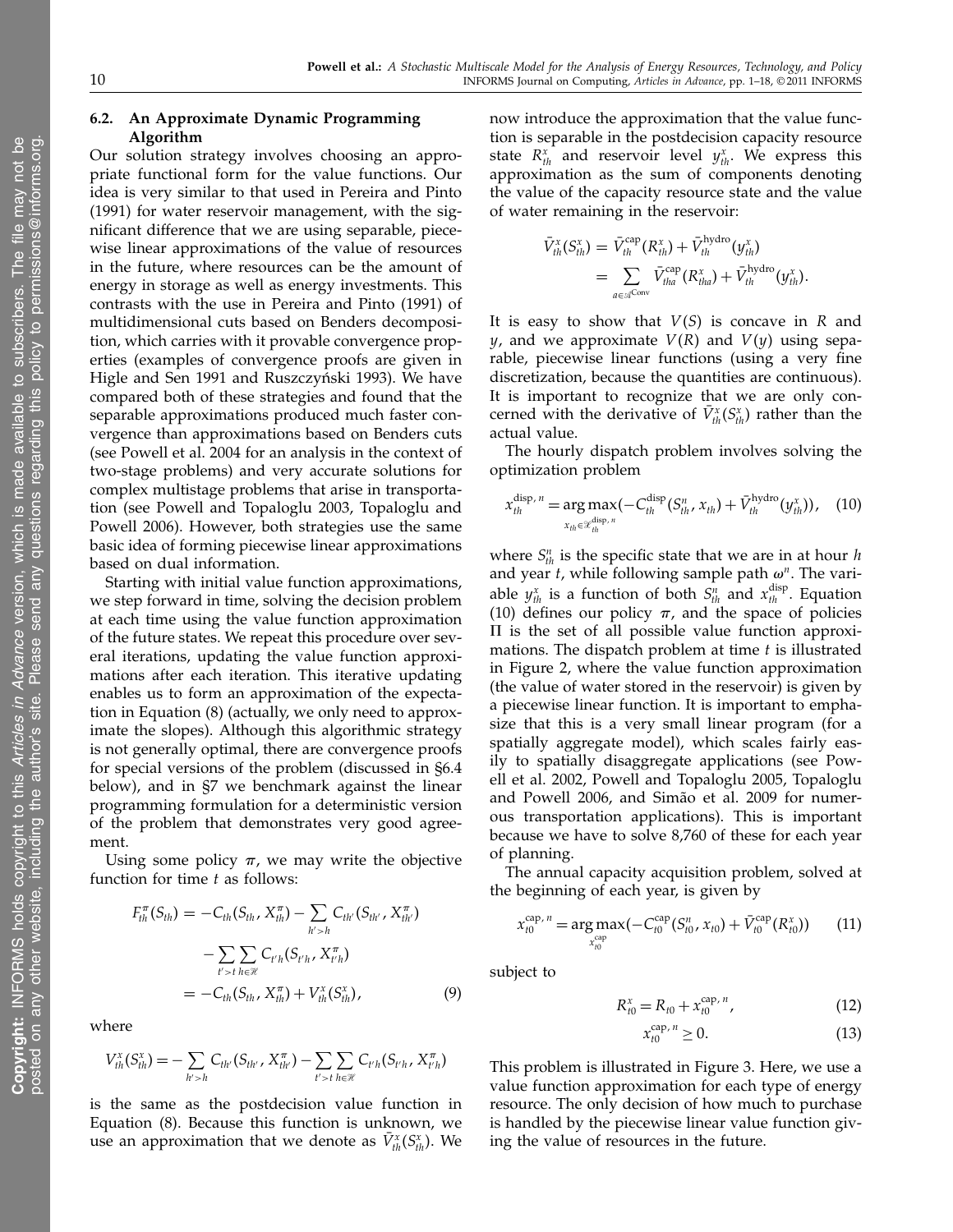

Figure 2 The Hourly Optimization Problem with Value Function Approximations for the Reservoir Level

Using ADP, we learn the value function approximations using iterative updating operations. Let  $n$  denote the iteration counter while following sample path  $\omega^n$ . For resource allocation problems, we have found that it is effective to compute the marginal

2011 2012  $\bar{V}_{t, \text{ oil}}^{\text{cap}}(R_{t, \text{ oil}}^{x})$  $\bar{V}^{\text{cap}}_{t, \text{ wind}}(R^x_{t, \text{ wind}})$  $\bar{V}_{t, \text{etha}}^{\text{cap}}(R_{t, \text{etha}}^{x})$  $\bar{V}_{t,\text{coal}}^{\text{cap}}(R_{t,\text{coal}}^{x})$ 

Figure 3 The Annual Capacity Acquisition Problem with Value Function Approximations for the Future Capacity Resource State

value of an additional unit of a resource (this can be energy resources  $R_{th}$  or the energy in storage  $y_{th}$ ). Let

- $\hat{v}_{\text{tha}}^{\text{cap}, n}$  = A sample estimate of the marginal value of increasing  $R_{tha}$  by one unit computed while following sample path  $\omega^n$ ,
- $\hat{v}_{tha}^{\text{hydro}, n}$  = A sample estimate of the marginal value of increasing  $y_{tha}$  by one unit computed while following sample path  $\omega^n$ .

 $\hat{v}_{tha}^{\text{hydro}, n}$  is computed relatively simply by finding the marginal impact of the value of additional energy in storage for a particular hour. Computing  $\hat{v}_{\text{tha}}^{\text{cap}, n}$ tha requires calculating the incremental value of additional energy investment over an entire year. This requires finding the incremental value of, say, additional wind turbine generating capacity for each hour over the year, taking into account the presence of storage. This calculation allows us to capture the impact of hourly, daily, and seasonal variability, as well as the marginal impact of additional storage.

In SMART, we used the updating equations given in Powell (2007, §11.3). Note that the value  $\hat{v}_{th}^{\text{hydro}, n}$ th or  $\hat{v}_{th}^{cap,n}$  found at time t and iteration n is used to update the value function approximation around the postdecision state variable in the previous time period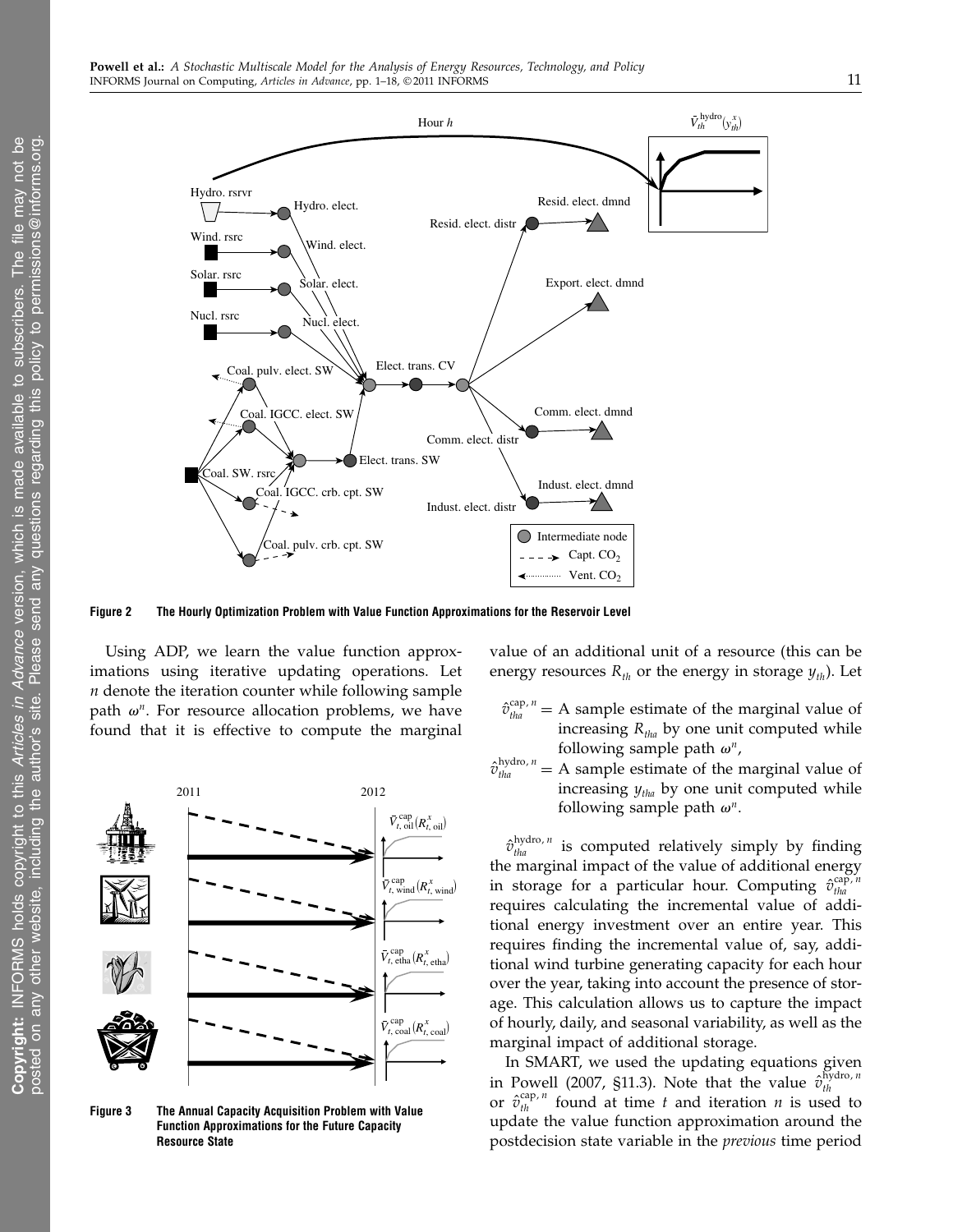(see Powell 2007, §4.4). We represent general updating operations for the value functions as follows:

$$
\bar{V}_{t, h-1}^{\text{hydro}, n}(y_{t, h-1}^x) \leftarrow U^V(\bar{V}_{t, h-1}^{\text{hydro}, n-1}, y_{t, h-1}^x, \hat{v}_{th}^{\text{hydro}, n}),
$$
  

$$
\bar{V}_{t, h-1}^{\text{cap}, n}(R_{t, h-1}^x) \leftarrow U^V(\bar{V}_{t, h-1}^{\text{cap}, n-1}, R_{t, h-1}^x, \hat{v}_{th}^{\text{cap}, n}).
$$

The details of the calculation of the derivatives  $\hat{v}_{th}^{\text{hydro}, n}$  and  $\hat{v}_{th}^{\text{cap}, n}$  are somewhat involved and are given in §§A.2 and A.3, respectively, of the Online Supplement.

A complete summary of the approximate dynamic programming algorithm is given in Figure 7 in the Online Supplement (moved because of space constraints).

## 6.3. Discussion

The essential feature of the algorithm is that it steps forward through time, using a Monte Carlo sample of any random variable, and solves sequences of very small linear programs. In this sense, the model scales well to handle more complex information processes, or a spatial representation of the problem (for example, dividing the country into 10 to perhaps 100 regions). If the model is being used over a 30-year horizon, in hourly increments, we would have to model more than 250,000 time periods. This is quite manageable for an aggregate model (as described in our experimental work), but CPU times would start to become an issue with a sufficiently fine-grained spatial model.

Simulating a policy forward in time makes it very easy to handle considerable complexity in the transition function. We can handle complexities such as exogenous information such as prices, which depend on decisions about the supply of energy generating capacity. We can also handle autocorrelations in wind, price, and demand processes. However, adding dimensions to the state variable can potentially complicate the process of making decisions. Ideally, we would like to calculate a value function that has all the dimensions of the state variable, but at the same time, we have to recognize that these additional dimensions may have little or no effect on the quality of a decision. These issues represent important areas of research that are beyond the scope of this paper.

We have illustrated the logic using value function approximations that ignore other aspects of the state variable such as the state of climate (whether global warming is progressing faster than expected), technology (whether there was a significant change in the performance of batteries or the cost of extracting and sequestering carbon), markets (whether the price of oil is over \$150), and government policy (whether there is a carbon tax).

We can handle these dimensions, in theory, by simply replacing the separable piecewise linear value

functions  $\bar{V}_{th}^{cap}(R_{th}^x)$  and  $\bar{V}_{th}^{hydro}(y_{th}^x)$  with functions that also depend on the state variable  $\rho_{th}$ , as in  $\bar{V}_{th}^{\text{cap}}(R_{th}^x)$  $\rho_{th}$ ) and  $\bar{V}^{\text{hydro}}_{th}(y^x_{th} \mid \rho_{th})$ , respectively. The algorithm would be virtually unchanged (see the storage problem described in Nascimento and Powell 2009 for an illustration). The vector  $\rho_{th}$  evolves exogenously over time and is already being computed. All that is needed is indexing the value functions by this information.

Of course, this is much easier to write than to implement. The number of possible values of  $\rho_{th}$  is extremely large, and as a result, finding a value function approximation  $\bar{V}_{th}^{\text{cap}}(R_{th}^{x} | \rho_{th})$  for each  $\rho_{th}$  is computationally impossible when  $\rho_{th}$  has more than two or three dimensions. There is a wide range of statistical strategies for handling this problem (see, for example, Hastie et al. 2009) that represent promising avenues for research. There is also a growing base of literature in approximate dynamic programming that draws on techniques such as kernel regression (see Ormoneit and Sen 2002, Fan and Gijbels 1996) that offer considerable promise.

## 6.4. Convergence Analysis

Our solution strategy is not optimal, but we offer both theoretical arguments and, in §7, empirical evidence to support the claim that the quality of the solution is extremely good.

First, the algorithm for optimizing storage over a single year is an instance of a provably convergent algorithm, as given in Nascimento and Powell (2011) (building on the same proof technique as that given in Nascimento and Powell 2009). This proof technique applies even if we index the value functions on the exogenous state vector  $\rho_{th}$ . Central to this convergence proof is that the storage (which is the only means by which one subproblem interacts with another) is a scalar (the amount stored in a reservoir). Just the same, optimizing the storage in water reservoirs is a particularly difficult problem, because we need to decide whether to store additional water in the rainy months of February and March to satisfy needs later in the summer, thousands of hours into the future.

Second, the use of separable, piecewise linear approximations has been proven to be optimal for two-stage problems if the second stage is separable and near optimal even when the second stage is nonseparable (see Powell et al. 2004). Separable approximations are not, in general, optimal for nonseparable, multistage resource allocation problems. However, we can obtain provably convergent algorithms for multistage problems. If we were to introduce other forms of storage, the algorithm would only be an approximation because of our use of separable functions. For practical uses, however, separable approximations have been found to scale very well to high-dimensional problems with fast convergence.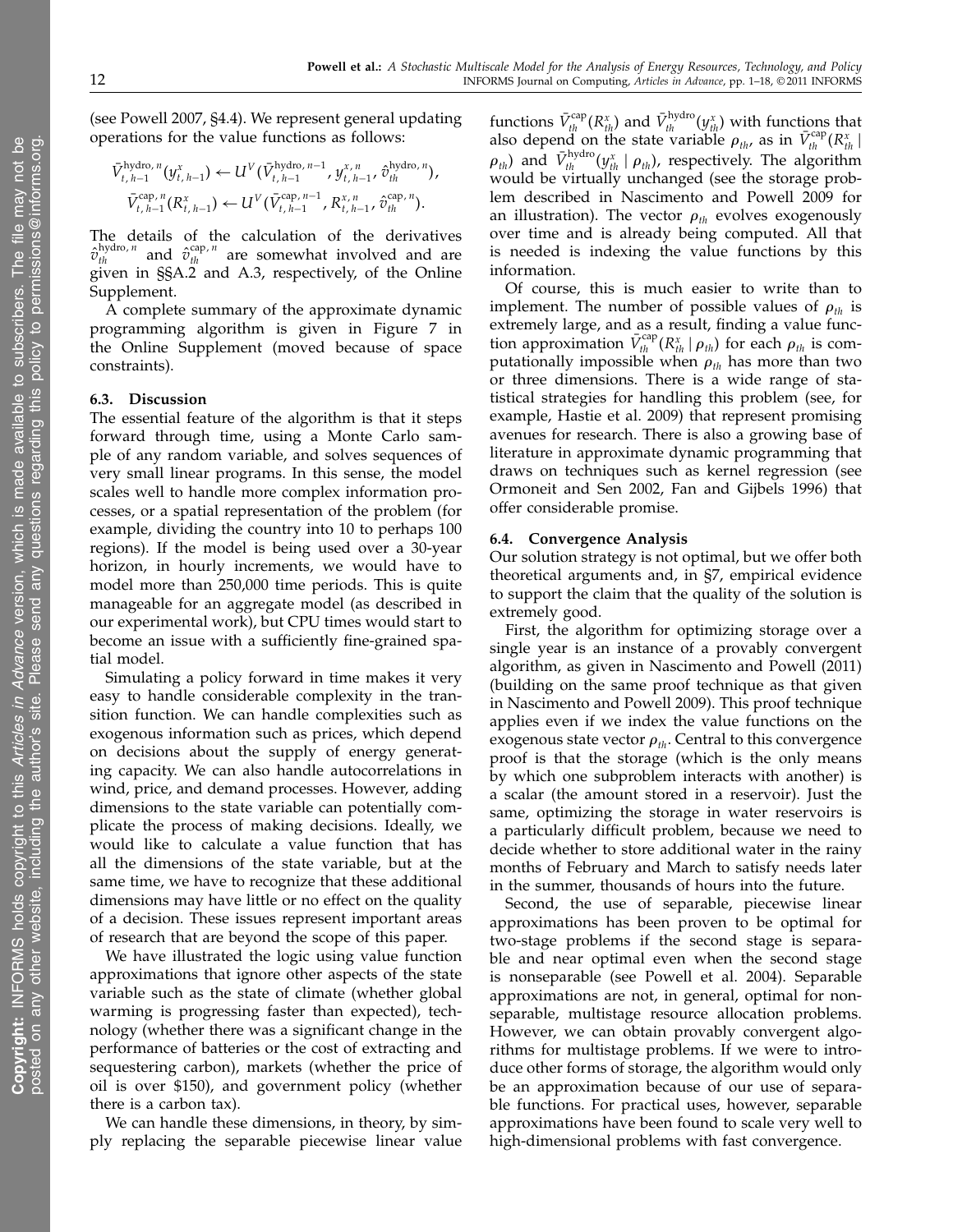posted on an

y other

Theoretical convergence proofs, although reassuring, are no guarantee of empirical performance. Our research has been preceded by extensive experimental research with algorithms of this type for transportation applications (see Godfrey and Powell 2002a, Topaloglu and Powell 2006). In the next section, we report on experimental comparisons of the approximate dynamic programming algorithm on deterministic and stochastic versions of the problem.

## 7. Experiments

In this section, we design experiments that focus on the ability of the ADP algorithm in §6.2 to learn nearoptimal policies in terms of how much to store and what investment decisions to make. We begin by comparing ADP to linear programming (LP) for a deterministic version of the problem using an aggregate national model, which is small enough that we can solve the linear program. We also demonstrate that the algorithm can be run on a spatially disaggregate model and show that CPU times scale sublinearly as the size of the network grows. We then demonstrate the algorithm on a stochastic problem. Our problem, with more than 175,000 time periods, is far beyond the capabilities of any known algorithm for stochastic optimization, and as a result, we do not have an optimal benchmark for this problem; we do show, however, that SMART produces robust behaviors.

We begin in §7.1 by describing the performance indices that we use to evaluate our algorithmic strategy. Section 7.2 reports on CPU times as we increase the number of time periods and as we make the transition from a spatially aggregate to a disaggregate network. In §7.3, we describe our experiments in a purely deterministic setting, where we run tests over a single-year planning horizon with deterministic precipitation. In §7.4, we discuss experiments with stochastic precipitation scenarios. In §7.5, we focus on experiments on capacity acquisition in a multidecade setting.

#### 7.1. Performance Measures

In this section, we design performance measures to determine how closely the ADP algorithm matches the optimal solutions generated by an LP solver. We use three types of policies to construct our performance measures: ADP (the solution produced using approximate dynamic programming), OPT (the optimal solution of the deterministic problem produced by solving the linear program), and MYOPIC, which is the result of a myopic policy (the same as ADP with value function approximations set to zero). The myopic policy is used only to compute one of the performance metrics. Below, we let strategy s refer to ADP, OPT, or MYOPIC.

We define the following terms that will be used for computing the statistics that we measure.

- $F<sup>s</sup>$  = The objective function value as computed using strategy *s*. For example,  $F^{MYOPIC}$  denotes the myopic solution, and  $F^{\text{OPT}}$  represents the optimal objective function value.
- $x_{\text{tha}}^s$  = The total usage corresponding to resource node with attribute vector  $a \in \mathcal{A}^{\rm Res}$   $(a^{\rm Type} \in \{ {\rm coal, solar,} \}$ nuclear,...}) in hour h of year t according to strategy s

$$
=\sum_{a'\in\overrightarrow{\mathcal{A}}(a)}x_{th,\,aa'}^s.
$$

- $y_{th}^s$  = The reservoir level in hour *h* of year *t* obtained by following strategy s.
- $c_a$  = Cost of adding a unit of capacity of type *a*.
- $x_{ta}$  = Amount of capacity type *a* added in year *t* using ADP.
- $x_{ta}^*$  = The optimal amount of capacity type *a* to be added in year t.
- $z_a^*$  = The optimal amount of capacity type *a* that is used in the starting year.

We use these to compute the following measures. General performance indices

- $E_1^s$  = The error in the objective function (using strategy s) from the optimal objective function as a percentage of the optimal  $= F<sup>s</sup> - F<sup>OPT</sup>$  $/ F<sup>OPT</sup> \times 100$ %.
- $E_2^s$  = The error in the objective function (using strategy s) as a percentage of the error in the objective function for a myopic policy  $= E_1^s / E_1^{\text{MYOPIC}} \times 100\%.$

Performance indices for hydro storage

$$
R_1^s = \frac{\sum_{t, h, a} |x_{tha}^s - x_{thi}^{\text{OPT}}|}{\sum_{t, h, a} |x_{tha}^{\text{OPT}}|},
$$
  

$$
R_2^s = \frac{\sum_{t, h} (y_{th}^s - y_{th}^{\text{OPT}})^2}{\sum_{t, h} (y_{th}^{\text{MOPPC}} - y_{th}^{\text{OPT}})^2}.
$$

Indices for capacity matching

$$
R_1^{\text{cap}} = \frac{\sum_a c_a \sum_t |x_{ta} - x_{ta}^*|}{T \sum_a c_a z_a^*} \times 100\%,
$$
  

$$
R_2^{\text{cap}} = \frac{\sum_a c_a |\sum_t x_{ta} - \sum_t x_{ta}^*|}{T \sum_a c_a z_a^*} \times 100\%.
$$

 $E_2^s$  is a good indicator of the improvement in the solution quality obtained by using strategy s compared to a myopic solution.  $R_1^s$  measures the deviation of the solution from the optimal as a fraction of the optimal solution.  $R_2^s$  is a measure of how well strategy s improves over a myopic solution of the storage problem.

## 7.2. Execution Times and Scalability

A major feature of approximate dynamic programming is that it can scale to handle important dimensions such as fine-grained temporal and spatial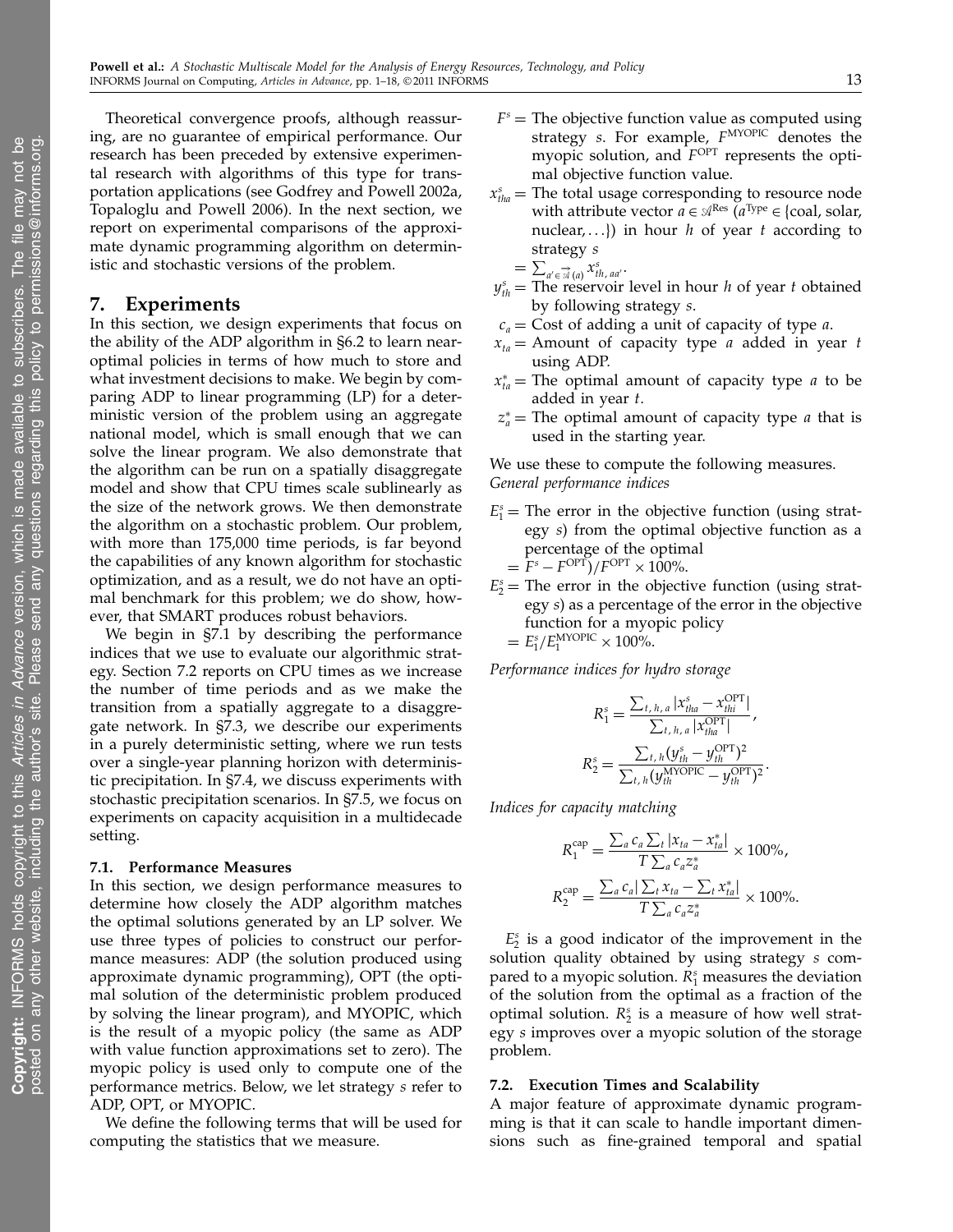modeling, as well as uncertainty. In this section, we summarize CPU times as we make the transition to handle problems with more than 175,000 time periods and as we move from a spatially aggregate to a disaggregate model. All runs were performed on a 2.5 GHz, Intel Xeon processor with access to 64 GB of memory. The linear program was solved using CPLEX Version 12. The model is coded in Java.

We first ran a series of tests to demonstrate the ability of the ADP algorithm to handle a large number of time periods, which we compare to solving a single large deterministic model. We emphasize that the energy modeling community feels that it is very important to model wind at hourly increments, because longer increments have the effect of averaging out the peaks and valleys that plague this important energy source. Figure 4 shows the computational time in hours to solve the linear program as a function of the number of years. With a horizon of four years (35,000 time periods), the linear program using the aggregate network required 20 hours, growing superlinearly with the horizon.

To compare ADP to the linear programming solution, we first performed a series of comparisons of the ADP objective function and solution (capacity investment and the amount held in storage). We found, using the aggregate model and a deterministic data set, that we could always obtain solutions within 1% (and often within a fraction of a percent) using 300 iterations. Using this setting, Figure 4 shows that ADP can solve the four-year horizon in under an hour.

We next turned to our spatially disaggregate model. This model represents energy generation and consumption at the level of the 48 states in the continental United States, plus demand in the District



#### Figure 4 Time to Solve the Energy Model as a Function of the Number of Years in the Simulation Model

Note. With the increasing number of years in the model, run times increase dramatically in order to obtain an optimal solution, whereas ADP produces near-optimal results in a fraction of that time.

Table 1 Size of the Linear Programs for the Aggregate and Disaggregate Networks (for a Single Time Period), CPU Times for First Iteration Over a Year, for 20 Iterations, Average Over Last 19 Iterations, and the CPU Time per Year Normalized by the Number of Rows in the Linear Program

|                           | Aggregate data set | Disaggregate data set |  |  |
|---------------------------|--------------------|-----------------------|--|--|
| Rows                      | 198                | 40.229                |  |  |
| Columns                   | 174                | 39,705                |  |  |
| CPU secs/first iteration  | 11.73              | 1.412.2               |  |  |
| CPU secs/20 iterations    | 180.7              | 22,119.8              |  |  |
| <b>CPU</b> secs/iteration | 8.893              | 1,089.9               |  |  |
| CPU secs/row/iteration    | 0.045              | 0.027                 |  |  |
|                           |                    |                       |  |  |

of Columbia. It covers four types of energy supply (coal, nuclear, natural gas, and wind) and four types of energy demand (residential, commercial, industrial, and transportation). The network makes it possible to consider different types of technologies (e.g., investments in coal with carbon capture and sequestration). The resulting network has approximately 40,000 rows and columns.

Table 1 shows the size of the linear programs for the aggregate and disaggregate data sets. It then shows the CPU time (in seconds) for simulating a single year (8,760 subproblems), for 20 iterations (of a year), the CPU seconds per iteration (as an average over the last 19 iterations), and the CPU seconds per iteration divided by the number of rows in the linear program. The last statistic provides an indication of how the CPU times grow with the size of the linear program. We note that the model builds the full linear program and solves it from scratch only once each year; for the remaining 8,759 subproblems, the only changes that occur are in the costs and right-hand sides of the constraints, making it easy to use the previous solution.

The table shows that the CPU time per row, per year of simulation, actually drops as the problem size grows, from 0.045 CPU seconds/row (based on an average over the 20 year run) for the small aggregate data set to 0.027 CPU seconds/row for the large disaggregate data set.

Because ADP scales linearly with the number of iterations and the number of time periods, we can quickly estimate run times as we increase the number of iterations. Three hundred iterations of the small network over a single year (which provided nearoptimal solutions when we compared the small network to the optimal solution) can be run in under an hour, making it possible to perform studies of wind penetration with different assumptions on storage. If the same run is extended over 20 years (to capture investment decisions), the run time grows to 15 hours, which is certainly manageable as an overnight run. Three hundred iterations of the large network over an entire year, although hopelessly intractable as a single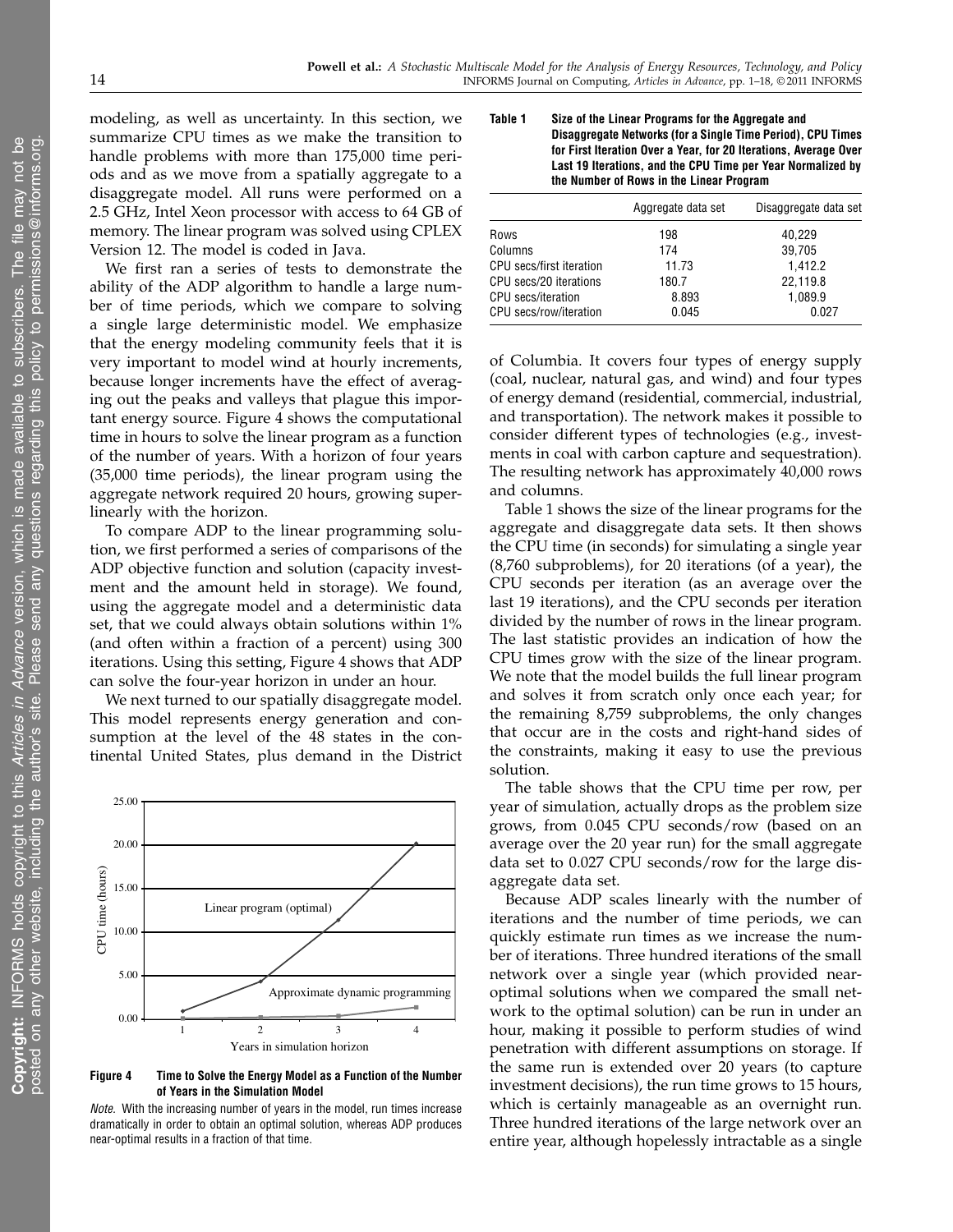deterministic model (350 million rows and columns), can be run in approximately 90 hours using ADP. This compares well to reports of run times of 30 days for some strategic planning models that solve daily-unit commitment models over a year, but at this point, it certainly seems to be an opportunity for parallel computation, an avenue we intend to pursue.

#### 7.3. Experiments on Hydro Storage

The first set of experiments focuses on testing how well the hydro-usage behavior of the solution from the ADP algorithm matches the optimal solution from the LP model using our aggregate dispatch model, under the assumption of deterministic precipitation. We focus on hydro storage because this is the most difficult form of storage from an algorithmic perspective. The reason for this complexity is that we may put water in storage in March so that it can be used in August, thousands of hours in the future, which is a far more complex problem than storing energy in a battery at night so that it can be used during the day. We only solve the problem over a single year, because the reservoir empties out at least once each year.

We conducted our experiments in a variety of deterministic settings. The demands were (1) constant, (2) sinusoidally varying, or (3) varying with no apparent pattern. Another setting that could be varied was whether or not wind (varying by the hour) was included as a competing source of energy. We tested our algorithm for a one-year horizon with storage value functions computed for every 10-hour increment. We then repeated the test for one-hour increments. For some problems, this means that the decision of how much water to draw from the reservoir in March had to reflect usage behavior in July, thousands of hours into the future.

Figure 5 shows the reservoir level over the course of a one-year period for a deterministic problem produced by solving the linear program, which gives an optimal solution (Figure 5, panels (a) and (c)), and from the ADP algorithm (Figure 5, panels (b) and (d)). These were run for constant demand (Figure 5, panels (a) and (b)) and a sinusoidal demand (Figure 5, panels (c) and (d)). Note that the heaviest precipitation occurs during late winter and spring. The model used a slight penalty for holding water in the reservoir so that the optimal solution was to build up reserves as late as possible (this choice was made purely for algorithmic testing purposes). With this



Figure 5 Optimal Reservoir Levels (a) and (c) and Reservoir Levels from the ADP Algorithm (b) and (d) for Constant and Sinusoidal Demand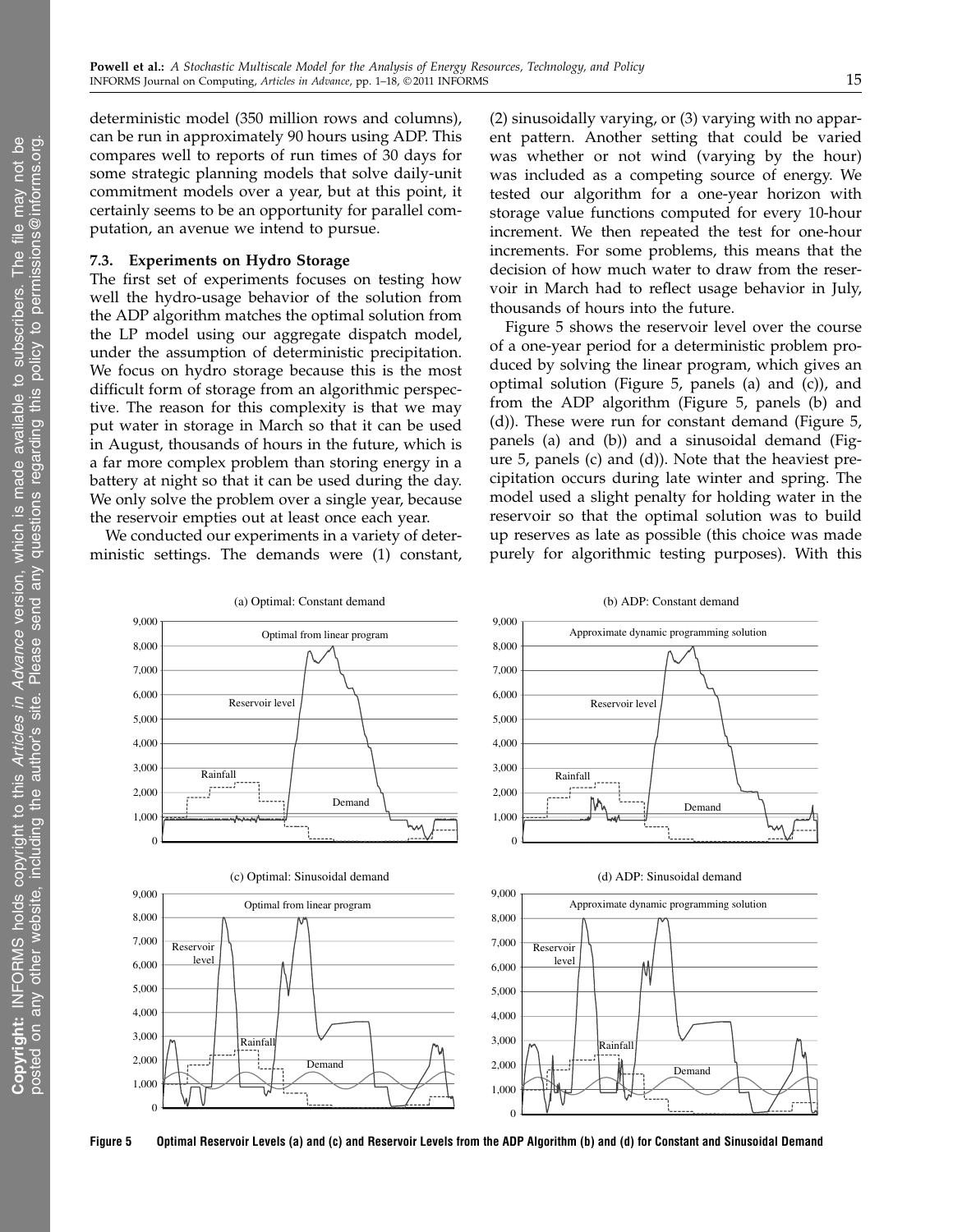| Data set | Demand type        | $H$ (hrs/time period) | Wind     | $E_1^{\text{ADP}}$<br>(% ) | $E_2^{\text{ADP}}$<br>(%) | $R_{4}^{ADP}$ | $R_2^{\text{ADP}}$ |
|----------|--------------------|-----------------------|----------|----------------------------|---------------------------|---------------|--------------------|
|          | Constant           | 10                    | 0        | 0.0008                     | 2.26                      | 0.02          | 0.006              |
| 2        | Constant           | 10                    |          | 0.0003                     | 0.63                      | 0.04          | 0.007              |
| 3        | Sinusoidal         | 10                    | $\Omega$ | 0.0004                     | 0.02                      | 0.04          | 0.084              |
| 4        | Sinusoidal         | 10                    |          | 0.0613                     | 2.67                      | 0.04          | 0.007              |
| 5        | <b>Fluctuating</b> | 10                    | 0        | 0.0004                     | 0.04                      | 0.03          | 0.011              |
| 6        | <b>Fluctuating</b> | 10                    |          | 0.0000                     | 0.01                      | 0.03          | 0.005              |
|          | Constant           |                       | 0        | 0.0001                     | 0.06                      | 0.06          | 0.001              |
| 8        | Constant           |                       |          | 0.0001                     | 0.08                      | 0.07          | 0.001              |
| 9        | Sinusoidal         |                       | 0        | 0.0012                     | 0.12                      | 0.03          | 0.002              |
| 10       | Sinusoidal         |                       |          | 0.0020                     | 0.20                      | 0.03          | 0.001              |
| 11       | <b>Fluctuating</b> |                       | 0        | 0.0000                     | 0.01                      | 0.02          | 0.001              |
| 12       | <b>Fluctuating</b> |                       |          | 0.0001                     | 0.02                      | 0.01          | 0.011              |

Table 2 Performance Statistics of the ADP Algorithm for Different Problem Instances of a One-Year Energy Model with the Dispatch Problem Solved Every  $H$  Hours

Note. A zero under wind means no wind, and a check mark means wind was included.

setup, the algorithm realized that it was necessary to begin building up reservoirs in the March–April time frame to meet needs that would occur thousands of hours into the future. The results show an extremely close match between the optimal solution and that produced by the ADP algorithm.

In Table 2, we summarize the performance statistics of the ADP algorithm. We observe that the ADP algorithm is able to produce solutions that are consistently within a very small margin of error of the optimal solutions.

#### 7.4. Hydro Storage with Stochastic Precipitation

We now consider the case where the precipitation is stochastic. We generate 50 different precipitation scenarios for the year, and we use these to train the value function approximations for approximate dynamic programming. In Figure 6, we show the storage level produced by ADP for a single sample path, along with the storage level for each sample path when optimized knowing the entire sample path. The ADP



Figure 6 Reservoir Level Produced by ADP (Last Iteration) for Stochastic Precipitation, and Optimal Reservoir Levels Produced by LP When Optimized Over Individual Scenarios

solution has the intuitive behavior of building up storage earlier in the season to prepare for potentially lower rainfalls later in the season. By contrast, when we are allowed to optimize given the entire rainfall trajectory, the reservoir levels are held at lower levels until later in the season, reflecting the benefits of advance information. We believe that this illustrates the central weakness of models that sample uncertain information over the entire horizon, and we then find the optimal solution given advance information.

#### 7.5. Experiments on Capacity Acquisition

In the final set of experiments, we test the ability of the ADP algorithm to optimize capacity acquisition decisions over a multidecade horizon under deterministic conditions. Given an initial set of capacities at the various conversion nodes, we allow the average demand to increase over the years. Eventually, the current level of capacities will be insufficient to cover the growing demands for energy. The ADP algorithm was found to produce a solution within 2.5% of the optimal solution after 100 iterations, 0.70% after 200 iterations, and 0.24% after 500 iterations.

In Table 3, we summarize the performance statistics after 500 iterations of the ADP algorithm for a number of problem scenarios. Here again, the ADP algorithm is seen to approach within 1% of the optimal solution quality for a variety of deterministic data sets.

Table 3 Performance Statistics of the ADP Algorithm for Different Problem Instances of a Multiyear Energy Model

|               | Data set Demand type Wind Years $E_1^{\text{ADP}}$ (%) $E_2^{\text{ADP}}$ (%) |   |    |      |      | $R^{\text{cap}}$ | $R_{\rm o}^{\rm cap}$ |
|---------------|-------------------------------------------------------------------------------|---|----|------|------|------------------|-----------------------|
|               | Constant                                                                      | 0 | ٠h | 0.03 | 0.85 | 0.008            | 0.008                 |
| $\mathcal{P}$ | Constant                                                                      | 0 | 20 | 0.52 | 1.37 | 0.031            | 0.067                 |
| 3             | Constant                                                                      |   | 20 | 0.24 | 0.72 | 0.027            | 0.061                 |
| 4             | Fluctuating                                                                   | 0 | 20 | 0.34 | 0.92 | 0.029            | 0.061                 |
| 5             | <b>Fluctuating</b>                                                            | √ | 20 | 0.30 | 0.91 | 0.026            | 0.056                 |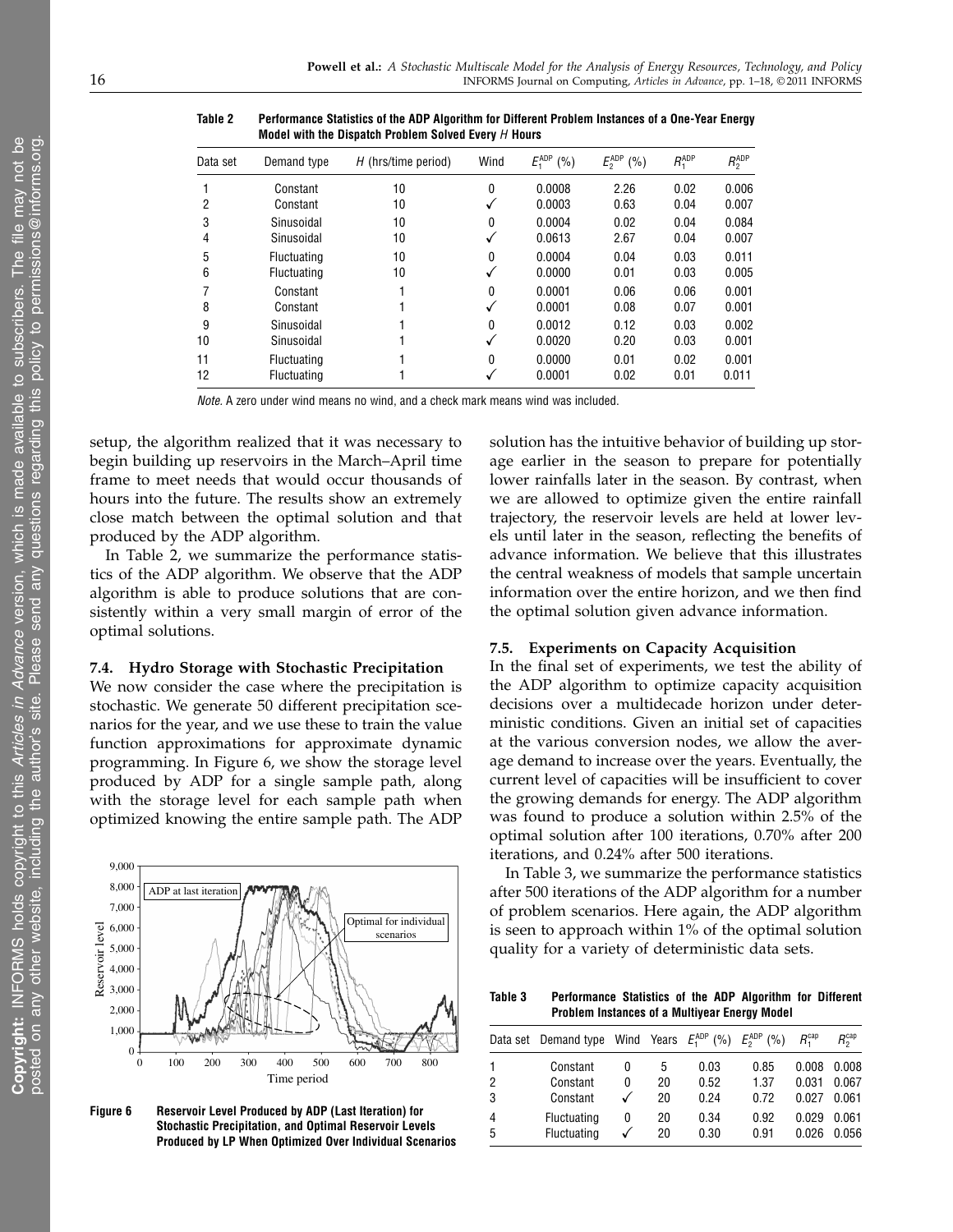# 8. Conclusions

We have presented a stochastic, multiscale energy resource planning model that handles competing energy resources and demands, a wide range of forms of uncertainty, and the ability to model hourly variations over a multidecade horizon. The computational research shows that approximate dynamic programming can produce solutions that closely match the optimal solution of a deterministic linear programming model while also providing solutions for problems that are far larger than what can be solved as a linear program.

The ADP model uses a proper model of the flow of information and decisions, and as a result, it avoids the shortcuts that have characterized many of the efforts at introducing uncertainty in optimizationbased models. The experimental work shows that ADP produces more robust behaviors, such as storing rainfall earlier in the season, than any of the solutions from a deterministic model acting on a specific scenario. It also exhibits nonanticipative behavior when faced with a major source of uncertainty, such as the introduction of a carbon tax. Although our algorithm is supported by some important theoretical results, we do not have a provably optimal algorithm for stochastic data sets that can serve as a comparable benchmark.

We show that the model can scale to handle spatially disaggregate problems, using a data set that models each state in the continental United States. We show that the model scales sublinearly with respect to the number of rows in the linear program for each time period, using the results of two networks with 200 and 40,000 rows.

The major unresolved algorithmic issue involves the handling of coarse-grained uncertainty, such as the imposition of a carbon tax or a breakthrough in technology. ADP has no difficulty simulating different scenarios describing these sources of uncertainty, but estimating a value function approximation that takes these issues into account in a proper way represents a new area of research. However, using suitably designed approximation strategies, ADP can produce good solutions that are nonanticipative (do not peek into the future) and that properly capture the dynamics in a realistic way.

#### References

- Archibald, T. W., K. I. M. McKinnon, L. C. Thomas. 1997. An aggregate stochastic dynamic programming model of multireservoir systems. Water Resources Res. 33(2) 333–340.
- Bertsekas, D. P., J. N. Tsitsiklis. 1996. Neuro-Dynamic Programming. Athena Scientific, Belmont, MA.
- Birge, J. R., F. Louveaux. 1997. Introduction to Stochastic Programming. Springer-Verlag, New York.
- Brown, P. D., J. A. Peas-Lopes, M. A. Matos. 2008. Optimization of pumped storage capacity in an isolated power system with large renewable penetration. IEEE Trans. Power Systems 23(2) 523–531.
- Brunetto, C., G. Tina. 2007. Optimal hydrogen storage sizing for wind power plants in day ahead electricity market. IET Renewable Power Generations 1(4) 220–226.
- Castronuovo, E. D., J. A. P. Lopes. 2004. On the optimization of the daily operation of a wind-hydro power plant. IEEE Trans. Power Systems 19(3) 1599–1606.
- Cervellera, C., V. C. P. Chen, A. Wen. 2005. Optimization of a largescale water reservoir network by stochastic dynamic programming with efficient state space discretization. Eur. J. Oper. Res. 171(3) 1139–1151.
- De Ladurantaye, D., M. Gendreau, J.-Y. Potvin. 2007. Optimizing profits from hydroelectricity production. Comput. Oper. Res. 36(2) 499–529.
- Edmunds, T. A., J. F. Bard. 1990a. A decomposition technique for discrete time optimal control problems with and application to water resources management. Math. Comput. Modelling 13(1) 61–78.
- Edmunds, T. A., J. F. Bard. 1990b. Time-axis decomposition of largescale optimal control problems. J. Optim. Theory Appl. 67(2) 259–277.
- Fan, J., I. Gijbels. 1996. Local Polynomial Modelling and Its Applications. Chapman & Hall, London.
- Fishbone, L. G., H. Abilock. 1981. MARKAL—A linear programming model for energy systems analysis: Technical description of the BNL version. Internat. J. Energy Res. 5(4) 353–375.
- Foufoula-Georgiou, E., P. K. Kitanidis. 1988. Gradient dynamic programming for stochastic optimal control of multidimensional water resources systems. Water Resources Res. 24(8) 1345–1359.
- Garcia-Gonzalez, J., de la Muela, L. M. Santos, A. M. Gonzalez. 2008. Stochastic joint optimization of wind generation and pumped-storage units in an electricity market. Power Systems, IEEE Trans. 23(2) 460–468.
- Godfrey, G. A., W. B. Powell. 2002a. An adaptive dynamic programming algorithm for dynamic fleet management, I: Single period travel times. Transportation Sci. 36(1) 21–39.
- Godfrey, G. A., W. B. Powell. 2002b. An adaptive dynamic programming algorithm for dynamic fleet management, II: Multiperiod travel times. Transportation Sci. 36(1) 40–54.
- Gröwe-Kuska, N., H. Heitsch, W. Römisch. 2003. Scenario reduction and scenario tree construction for power management problems. A. Borghetti, C. A. Nucci, M. Paolone, eds. IEEE Bologna Power Tech Conf. Proc., Vol. 3. IEEE Press, Los Alamitos, CA.
- Hastie, T., R. Tibshirani, J. Friedman. 2009. The Elements of Statistical Learning: Data Mining, Inference and Prediction. Springer, New York.
- Higle, J. L., S. Sen. 1991. Stochastic decomposition: An algorithm for two-stage linear programs with recourse. Math. Oper. Res. 16(3) 650–669.
- Higle, J. L., S. Sen. 1996. Stochastic Decomposition: A Statistical Method for Large Scale Stochastic Linear Programming. Kluwer Academic Publishers, Dordrecht, The Netherlands.
- Hogan, W. W. 1975. Energy policy models for project independence. Comput. Oper. Res. 2(3–4) 251–271.
- Holttinen, H. 2004. The impact of large scale wind. Ph.D. thesis, VTT Technical Research Center, Espoo, Finland.
- Holttinen, H., P. Meibom, A. Orths, B. Lange, M. O'Malley, J. O. Tande, A. Estanqueiro et al. 2011. Impacts of large amounts of wind power on design and operation of power systems, results of IEA collaboration. Wind Energy 14(2) 179–192.
- Holttinen, H., P. Meibom, A. Orths, F. Van Hulle, B. Lange, M. O. Malley, J. Pierik et al. 2009. Design and operation of power systems with large amounts of wind power: State-of-the-art report. VTT Working Paper 82, VTT Technical Research Center, Espoo, Finland.